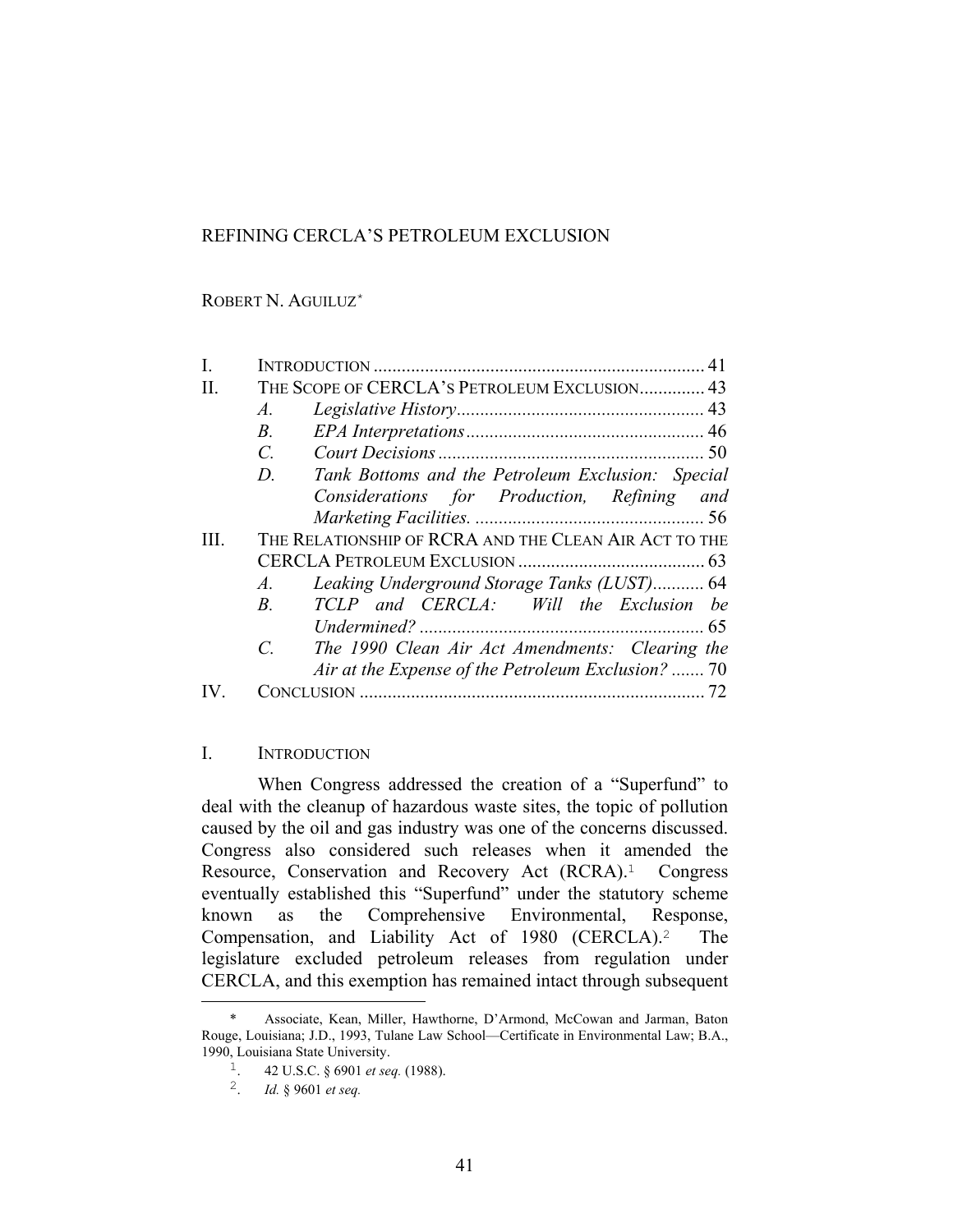legislation.3 However, the exemption has required judicial and administrative interpretation to determine its scope. Congress did not formulate a clear definition of petroleum, and the Congressional Record provides scant legislative history to explain the petroleum exemption. Because of this lack of guidance, the exemption has required extensive judicial and administrative interpretation to determine its meaning. The Environmental Protection Agency (EPA) has attempted to define the scope of the exclusion through policy statements and General Counsel memoranda, and numerous courts have tried to interpret the exclusion. Despite these attempts, there is still no definitive interpretation of the exclusion that could be applied to a broad spectrum of situations involving petroleum contamination. Additionally, recent developments involving RCRA threaten to undermine the exclusion.4 However inconclusive attempts at interpretation have been for the purposes of broad-based application of the petroleum exclusion, the legislative, judicial, and administrative histories of the exclusion are extremely helpful to those faced with petroleum contamination issues.

 This Article discusses the legislative, administrative, and judicial history of CERCLA's petroleum exclusion, as well as developments in other areas of federal environmental law and potential encroachment on the petroleum exclusion. While the EPA and the courts have consistently interpreted the exclusion rather broadly, they have refrained from giving blanket approval to applying the exclusion to every substance remotely connected to petroleum. Given the lack of legislative guidance, both EPA and the courts have, for the most part, done a commendable job interpreting the exclusion.

## II. THE SCOPE OF CERCLA'S PETROLEUM EXCLUSION

*Id.*

<sup>&</sup>lt;sup>3</sup>. *Id.* Section 9601(14) excludes from the definition of "hazardous substance": petroleum, including crude oil or any fraction thereof which is not otherwise specifically listed or designated as a hazardous substance under subparagraphs (A) through (F) of this paragraph, and the term does not include natural gas, or synthetic gas usable for fuel (or mixtures of natural gas and such synthetic gas).

Most notably, the Toxicity Characteristic Leaching Procedure (TCLP), promulgated in 1990, the Leaking Underground Storage Tank (LUST) rules (42 U.S.C. § 6991), and recent decisions regarding tank bottoms, have the potential to seriously undermine the exclusion.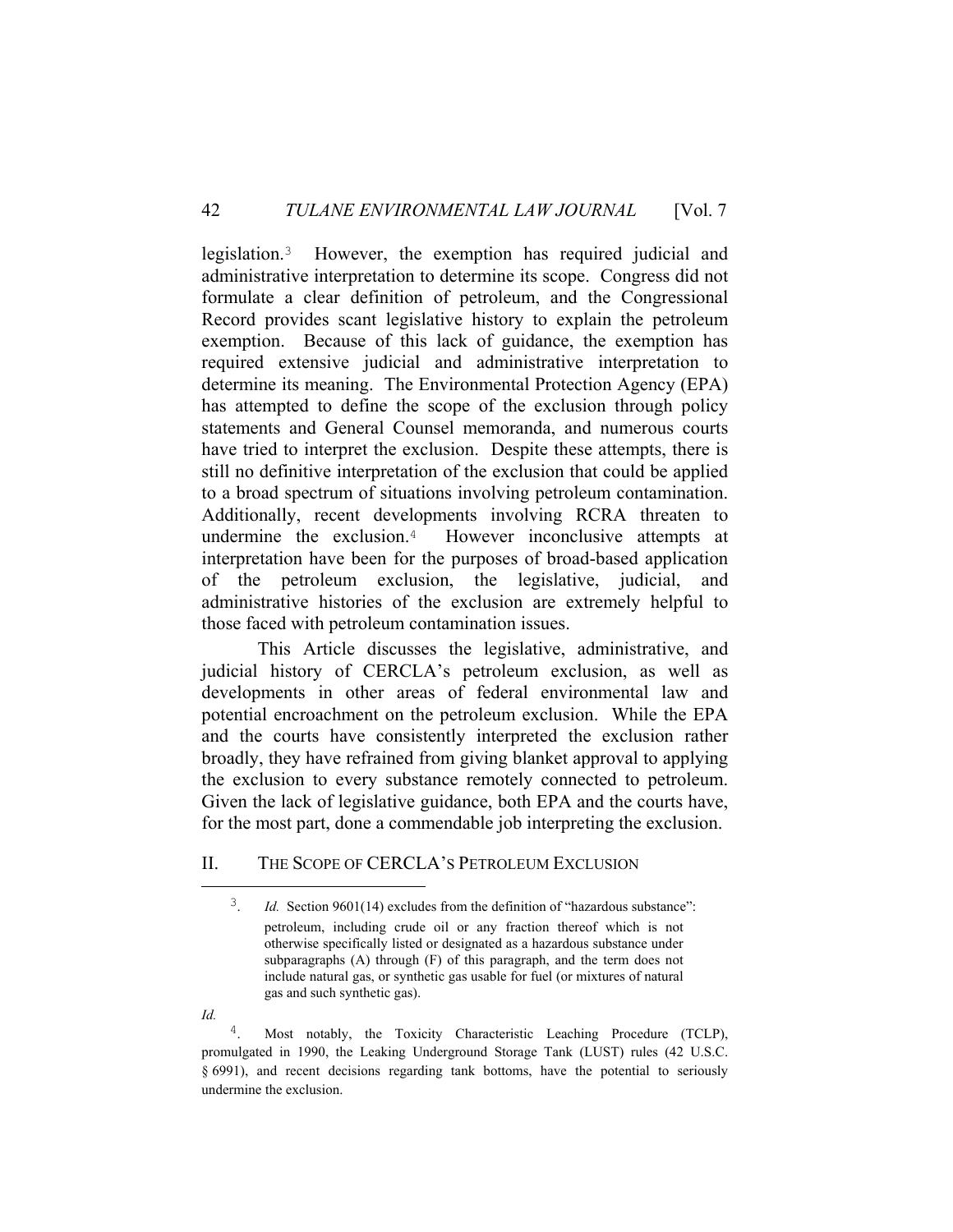#### *A. Legislative History*

 The original rendition of CERCLA was an eleventh hour compromise drawn from three competing bills.<sup>5</sup> The House of Representatives considered two bills: the "Hazardous Waste Containment Act" (H.R.  $7020$ )<sup> $\epsilon$ </sup> and the "Oil Pollution Liability and Compensation Act" (H.R. 85).<sup>7</sup> The Senate counterpart was the "Environmental Emergency Response Act" (S. 1480).<sup>8</sup>

 H.R. 7020 did not address petroleum contamination. The purpose of the bill was the regulation of inactive sites containing hazardous waste (excluding oil) on land and in non-navigable waters.9 Such regulation would depend on a regime of reporting, cleanup, and monitoring.10 The bill specifically excluded application of the proposed Act to oil.<sup>11</sup> The exclusion of oil from H.R. 7020 was due to the concurrent consideration of H.R. 85, which specifically provided for a comprehensive system for the remediation of oil spills.<sup>12</sup>

 H.R. 85 provided for the creation of an oil spill "Superfund," to be financed by a fee levied on each barrel of oil refined or received at any terminal in the United States.13 The bill would impose strict liability on operators and owners of vessels or facilities for damages to or destruction of natural resources, loss of profits or earnings resulting from property or resource loss, and for loss of tax revenue for one year.14 Under the bill, the owner or operator of the vessel or facility would be strictly liable for all claims up to "reasonable" limits, and the owner of the oil would carry the burden for claims

 <sup>5</sup>. H.R. 7020, 96th Cong., 2d Sess. (1980); H.R. 85, 96th Cong., 1st Sess. (1979); S. 1480 96th Cong., 1st Sess. (1979).

<sup>6</sup>. H.R. 7020, 96th Cong., 2d Sess. (1980).

<sup>7</sup>. H.R. 85, 96th Cong., 1st Sess. (1979).

<sup>8.</sup> S. 1480, 96th Cong., 1st Sess. (1979).<br><sup>9</sup>. Frank Grad. A Legislative History of t.

<sup>9</sup>. Frank Grad, *A Legislative History of the Comprehensive Environmental Response, Compensation and Liability ("Superfund") Act of 1980*, 8 COLUM. J. ENVTL. L. 1, 4 (1982).

<sup>10</sup>. *Id.*

<sup>11</sup>. *Id.*

<sup>12</sup>. *Id.* at 3.

<sup>13</sup>. *Id.*

<sup>14</sup>. *See* Grad, *supra* note 9, at 3.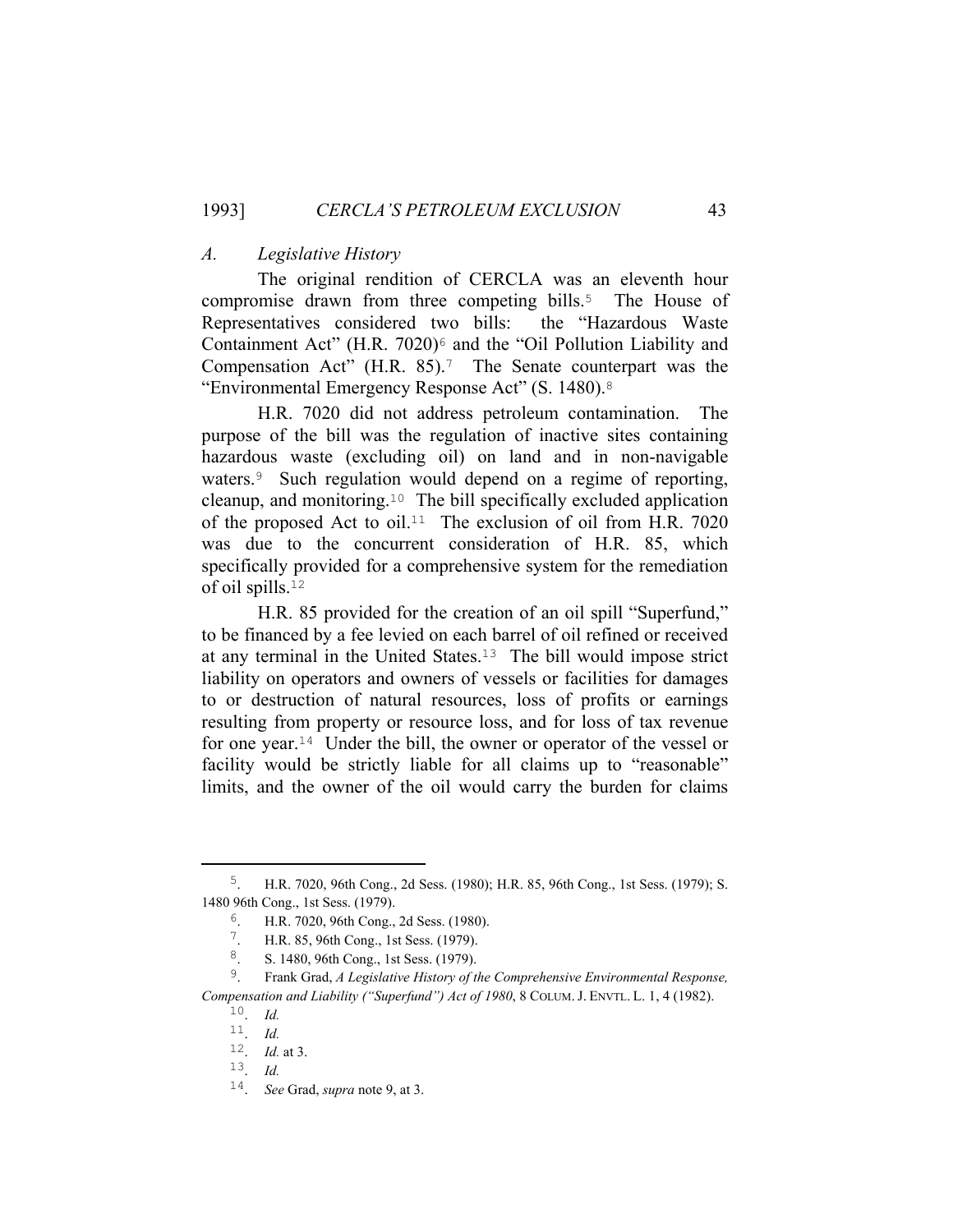exceeding those limits.<sup>15</sup> The oil owner's portion of the remediation cost would be paid from the fund, its contribution having been made through payments to the fund.<sup>16</sup> The bill was introduced shortly after several oil spill "disasters,"<sup>17</sup> and many members of the House insisted there was an urgent need for such legislation.18 H.R. 85 received strong support in the House and passed by an overwhelming margin.19 Both H.R. 7020 and H.R. 85 were sent to the Senate, where H.R. 85 subsequently died.

 On the Senate side, the bill eventually passed was S. 1480. In debating the bill, the Senate considered the concerns of the House regarding both the hazardous waste as well as the oil spill provisions. S. 1480 would, as a whole, create "an ambit of liability significantly larger than that under H.R. 7020."20 Despite its greater scope, it contained no provisions for remediation or liability for petroleum spills. The Senate discussed the coverage of such spills, but ultimately decided against including it in the bill.<sup>21</sup> The Senate did

18. 126 CONG. REC. 31,964 (1980). Mr. Florio noted that many members, including Reps. Breaux, Biaggi, Roberts, Studds, and Snyder, worked very hard to produce the oil title, and found its exclusion to be a deficiency in the legislation ultimately adopted. *See also* remarks by Rep. Broyhill:

> Comprehensive oil spill liability legislation has been considered necessary since the 94th Congress. Without such a provision duplicative and narrow laws and difficulty of recovery under common law theories would continue. Thus, each coastline of the United States is inadequately protected by Federal law from oil spill damage.

In the Federal Water Pollution Control Act of 1972, specifically Section 311, Congress established that spills of oil and hazardous substances were not "completely different problems," but, instead, were so similar that they should be dealt with by coverage under the same provision of law.

 <sup>15</sup>. H.R. REP. NO. 1016, 96th Cong., 1st Sess. 29 (1980), *reprinted in*<sup>1980</sup> U.S.C.C.A.N. 6174.

<sup>16</sup>. *Id.*

<sup>17</sup>. 126 CONG. REC. 31,971 (1980). The wreck of the *Argo Merchant* off the coast of Massachusetts threatened that state's billion dollar fishing and tourist industries. Additionally, the *Amoco Cadiz* spilled sixty million gallons of oil onto 125 miles of French coastline, and the IXTOC oil well blew in the Gulf of Mexico.

*Id.* at 31,969.

<sup>19</sup>. *Id.* at 31,978. Grad, *supra* note 9, at 4.

<sup>20</sup>. Grad, *supra* note 9, at 7.

<sup>21</sup>. S. REP. NO. 848, 96th Cong., 2d Sess. (1980). Unlike the House, the Senate felt oil spills should be addressed, if at all, in a comprehensive act rather than in separate legislation. The report states: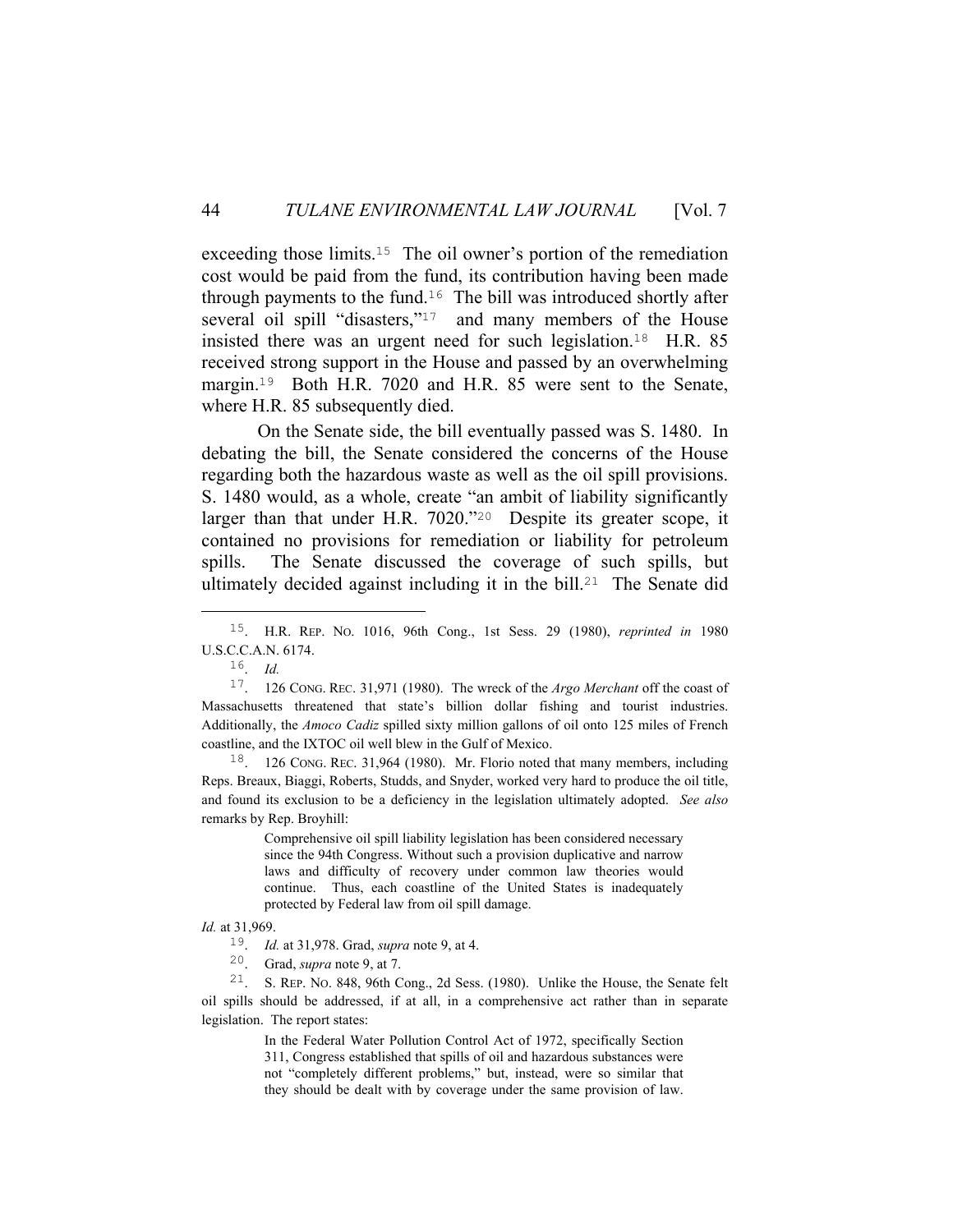not provide any detailed insight for its exclusion of petroleum products,<sup>22</sup> but, in justifying the compromise bill,<sup>23</sup> it noted that H.R. 7020 was too narrow because it dealt only with abandoned waste sites, while H.R. 85, with its specific focus on spills of oil and hazardous substances on navigable waters, was inadequate.<sup>24</sup> The Senate also noted that although the bill did not address oil spills, the compromise sufficiently addressed the broader problems of hazardous waste spills.25 The Senate passed S. 1480 as an amended version of H.R. 7020, and sent the bill back to the House for concurrence.<sup>26</sup>

 Upon the bill's return to the House, the House members agreed to a suspension.27 Despite the limitation on debate, the bill received harsh criticism. Many members of the House were frustrated at having to choose between the bill as amended by the Senate or no bill at all. Representative Breaux (D-La.) supported H.R. 7020, urging members not to "throw away the product that so many have worked for [sic] so long," and reminding them that the

*Id.* at 99.

i<br>Li

22. *Id.* at 30-31. The Senate report simply stated:

[P]etroleum, including crude oil and including fractions of crude oil which are not otherwise specifically listed or designated as hazardous substances under subparagraphs (A) through (F) of the definition, is excluded from the definition of hazardous substance. The reported bill does not cover spills or other releases strictly of oil. It is also important to note that natural gas, liquified natural gas (LNG), and high BTU synthetic gas of pipeline quality (or mixtures of natural gas and such synthetic gas) are not considered hazardous substances within the purposes of S. 1480.

*Id.*

23. The compromise bill was technically an amended version of H.R. 7020. In reality it was an entirely new bill. Senator Stafford introduced S. 1480 as an amendment to H.R. 7020, and it was this bill that eventually became the Superfund law. Grad, *supra* note 9, at 21.

24. *Id.* at 22.

25. *Id.*

26. The Senate was required to treat the legislation as if it had originated in the House, since it was in part a revenue measure. The Senate considered H.R. 7020, and voted to strike all language after the enacting clause, inserting S. 1480 in its place. This was the Stafford "amendment" referred to in note 21. Grad, *supra* note 9, at 29.

 $27.$  A suspension of the rules limits debate and precludes the addition of amendments to the bill prior to the House vote. *Id.* at 29-30.

Congress reaffirmed this course of action with the Clean Water Act of 1977. The "Superfund" proposal merely incorporates existing law, in this regard.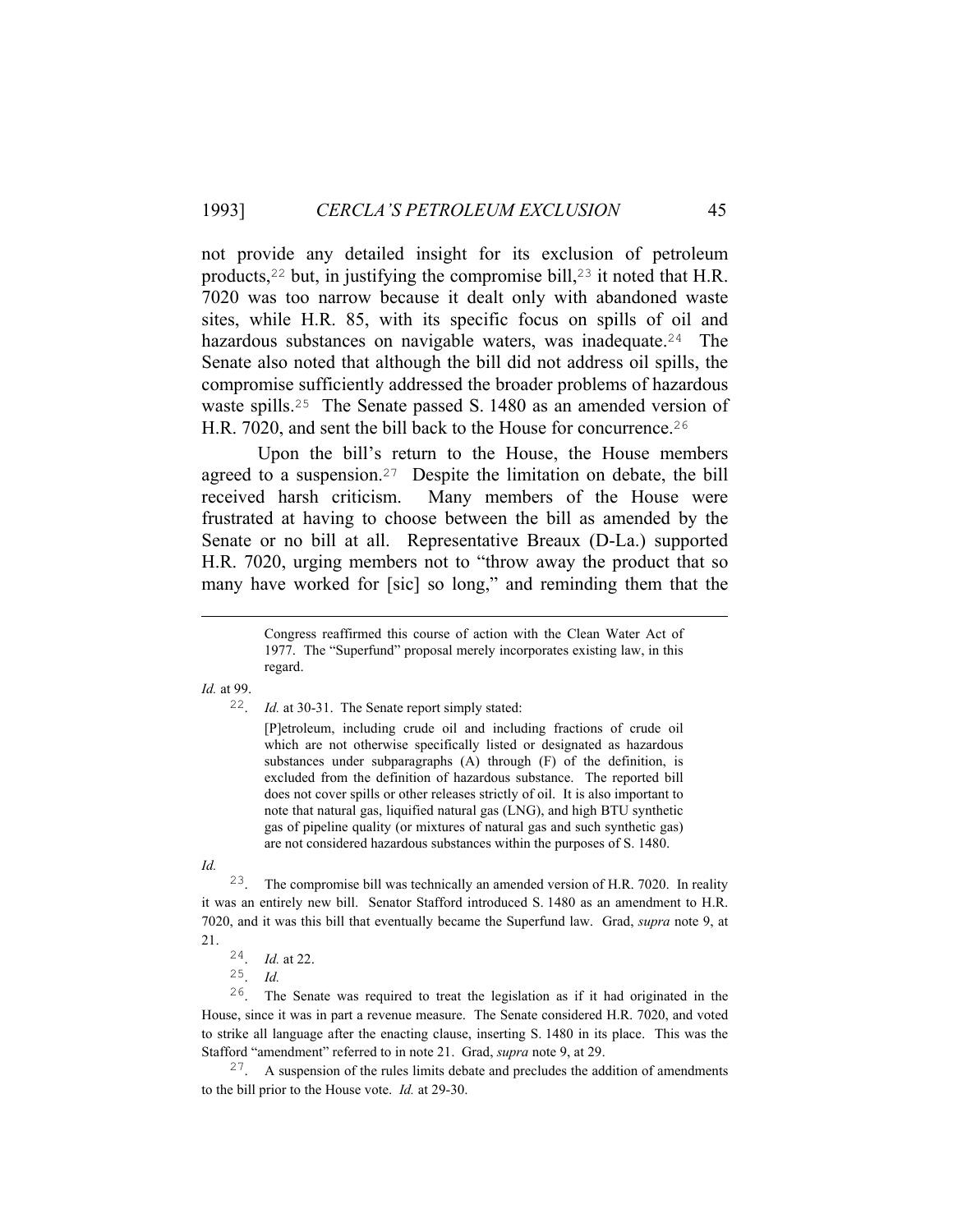Senate had committed themselves to resolving the petroleum question in the next session.28 Many others opposed the bill, concerned that the last minute rush was not sufficient justification to pass what they believed to be bad legislation.29 Most members of the House felt, however, that the proposed legislation was better than no action, and the House passed the bill.<sup>30</sup>

 In 1986, Congress enacted the Superfund Amendment and Reauthorization Act (SARA).31 During the debate over SARA, Senator Simpson assured the Senate that the proposed legislation would "not diminish the scope of the present petroleum exclusion," which applied to crude oil, crude oil tank bottoms, refined fractions of crude oil, and tank bottoms not specifically listed or designated as a hazardous substance under that provision.<sup>32</sup> The House was similarly reassured, and with full knowledge of the consequences, both houses reauthorized the exclusion without change.<sup>33</sup>

### *B. EPA Interpretations*

 Unlike the legislative history, several public notices and EPA General Counsel memoranda are useful for interpreting the petroleum exclusion. EPA's first attempt at explaining the petroleum exclusion occurred in 1981.

 On April 15, 1981, EPA issued an interpretative notice and policy statement regarding the notification requirements of section

 <sup>28</sup>. 126 CONG. REC. 31,970 (1980). It appears that Rep. Breaux did not agree with the exclusion of provisions for oil spills; rather, he trusted that the deficiency would be remedied in the following congressional session.

<sup>29</sup>. The remarks of Rep. Moore were typical of such responses:

I do not believe we ought to vote for legislation in the closing hours, being told this is our last chance and pass bad legislation, hoping we can correct it later. Many a mistake is on the books today that we have lived to regret by that kind of thinking. We are abdicating our responsibility as legislators when we legislate in that fashion.

*Id.* at 31,974.

<sup>30</sup>. *Id.* at 31,981. The final vote was 274-94 in favor of passage.

<sup>31</sup>. 42 U.S.C. §§ 9601-9675 (1988). Despite the fact that SARA has sometimes been sarcastically referred to as RACHEL (Reauthorization Act Characterizing How Everyone is Liable), the petroleum exclusion has remained intact.

<sup>32</sup>. 132 CONG. REC. S. 14932 (daily ed. Oct. 3, 1986).

<sup>33</sup>. 132 CONG. REC. H. 9605 (daily ed. Oct. 8, 1986).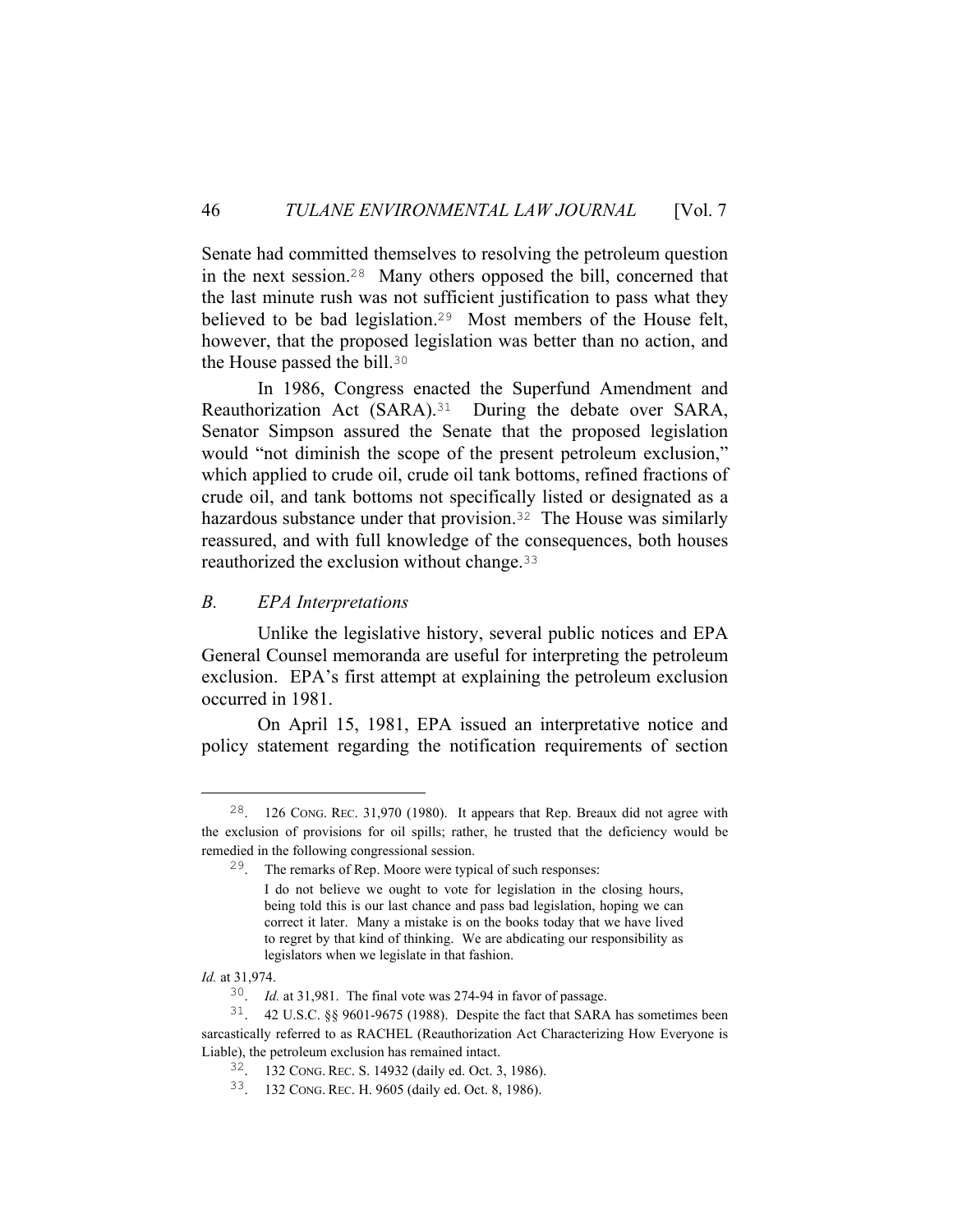103(c) of CERCLA.34 The notice in part discussed CERCLA's exclusion of petroleum from notification requirements.35 EPA opined that waste oils, even those exhibiting characteristics of hazardous wastes, are specifically excluded from the definition of hazardous substance, and therefore are not subject to notification requirements.36 Understandably, this interpretation raised questions as to the limits, or lack thereof, of the petroleum exclusion. It was unclear whether EPA intended to apply the exclusion to petroleum wastes containing natural levels of hazardous constituents or to petroleum products to which hazardous substances had been added.<sup>37</sup> EPA subsequently issued a notice intended to alleviate the confusion, stating that the exclusion applies to "materials such as crude oil, petroleum feedstocks, and refined petroleum products, even if a specifically listed or designated hazardous substance is present in such products."<sup>38</sup> EPA limited the scope of this statement, adding that it did not consider petroleum products to which listed hazardous substances had been added to be within the exclusion.<sup>39</sup> In 1986, EPA further limited its interpretation, stating that, even though not listed as a hazardous substance, waste oil containing listed substances at levels exceeding those normally found in petroleum would be subject to CERCLA liability.<sup>40</sup>

 EPA's General Counsel has also found it necessary to comment on the exclusion on several occasions. Confronted with the question of whether the exclusion applies to diesel oil spills, the General Counsel concluded that diesel oil falls under the petroleum exclusion as a fraction of petroleum.<sup>41</sup> The General Counsel noted

 <sup>34</sup>. 46 Fed. Reg. 22,145 (April 15, 1981). This Act requires notification of facilities "at which hazardous substances . . . are or have been stored, treated, or disposed of . . . unless that facility has RCRA interim status or a RCRA permit." *Id.*

<sup>35</sup>. *Id.*

<sup>36</sup>. *Id. See* 42 U.S.C. § 9601(14) (1988) (noting that "[t]he term does not include petroleum, including crude oil or any fraction thereof which is not otherwise specifically listed or designated as a hazardous substance").

<sup>37</sup>. 50 Fed. Reg. 13,460 (April 4, 1985).

<sup>38</sup>. *Id.*

<sup>39</sup>. *Id.*

<sup>40</sup>. 51 Fed. Reg. 8,206 (March 10, 1986).

<sup>41</sup>. Memorandum from EPA General Counsel to Dick Whittington, Region VI Administrator, Applicability of CERCLA to Contamination of Ground Water by Diesel Oil, 1 (Dec. 2, 1982) [hereinafter Region VI Memorandum].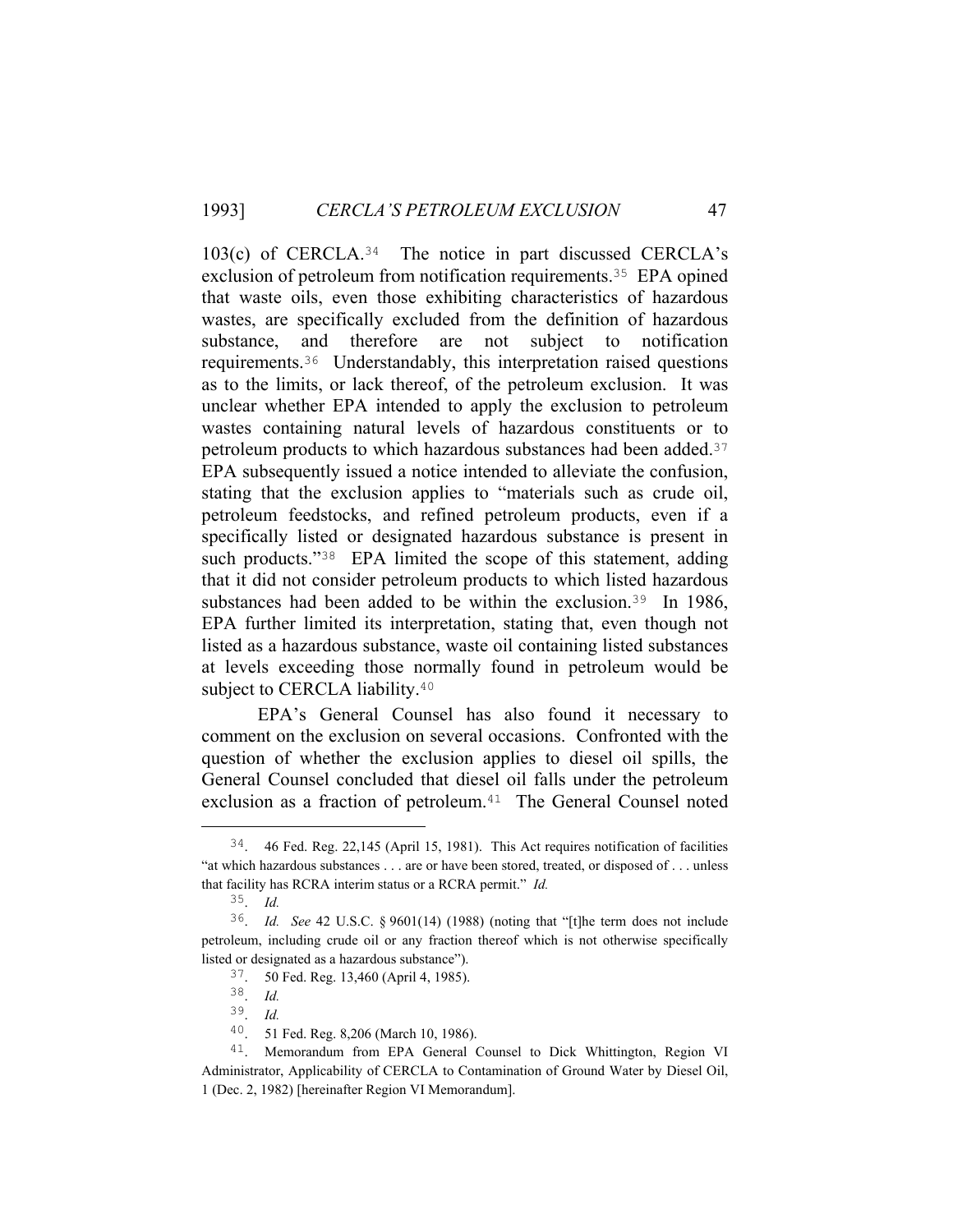that the exemption does not apply to fractions of oil which are, by themselves, hazardous substances. Critics of this interpretation argued that, under this definition, all fractions of petroleum containing hazardous substances would be subject to CERCLA.<sup>42</sup> The General Counsel rejected this argument, reasoning that since some hazardous substances are present in all petroleum products, <sup>43</sup> such a construction would nullify the petroleum exclusion and would be contrary to legislative intent.<sup>44</sup> A petroleum product, however, would *not* be exempt if a hazardous substance were added or mixed with the product after refining, even if the added substance occurs naturally in petroleum.<sup>45</sup>

 In 1983, the General Counsel again addressed the petroleum exclusion, this time in response to a regional counsel's conclusion that EPA was authorized to use Superfund monies to respond to gasoline spills despite the petroleum exclusion.46 The regional counsel interpreted the exemption to apply only to raw gasoline, leading to the erroneous determination that the Fund could be utilized to remediate spills of refined gasoline.<sup>47</sup> Noting that the legislative history does not define "petroleum" or "fractions," the General Counsel relied upon general principles of statutory construction to conclude that the exemption applies to refined gasoline.<sup>48</sup> As in the first memorandum, the General Counsel determined that any other interpretation would render the exclusion meaningless.<sup>49</sup>

 <sup>42</sup>. *Id.*

<sup>43</sup>. *Id.* Benzene and Toluene are examples of listed hazardous substances which are naturally present in petroleum products.

<sup>44</sup>. *Id.*

<sup>45</sup>. *Id.*

<sup>46</sup>. Memorandum from EPA General Counsel to Sheldon M. Novick, Region III Counsel, Applicability of the CERCLA Petroleum Exemption to Gasoline Spills (Aug. 12, 1983).

<sup>47</sup>. *Id.*

<sup>48</sup>. *Id.* at 2. The General Counsel stated:

Generally, words in a statute are to be interpreted according to their ordinary, everyday meaning. [citation omitted] . . . . Petroleum is defined . . . as "an oily, liquid solution of hydrocarbons . . . when fractionally distilled it yields paraffin, kerosene, benzene, naphtha, fuel oil, gasoline, etc." [citations omitted] Thus, in its common everyday meaning, gasoline is considered to be a fuel oil fraction.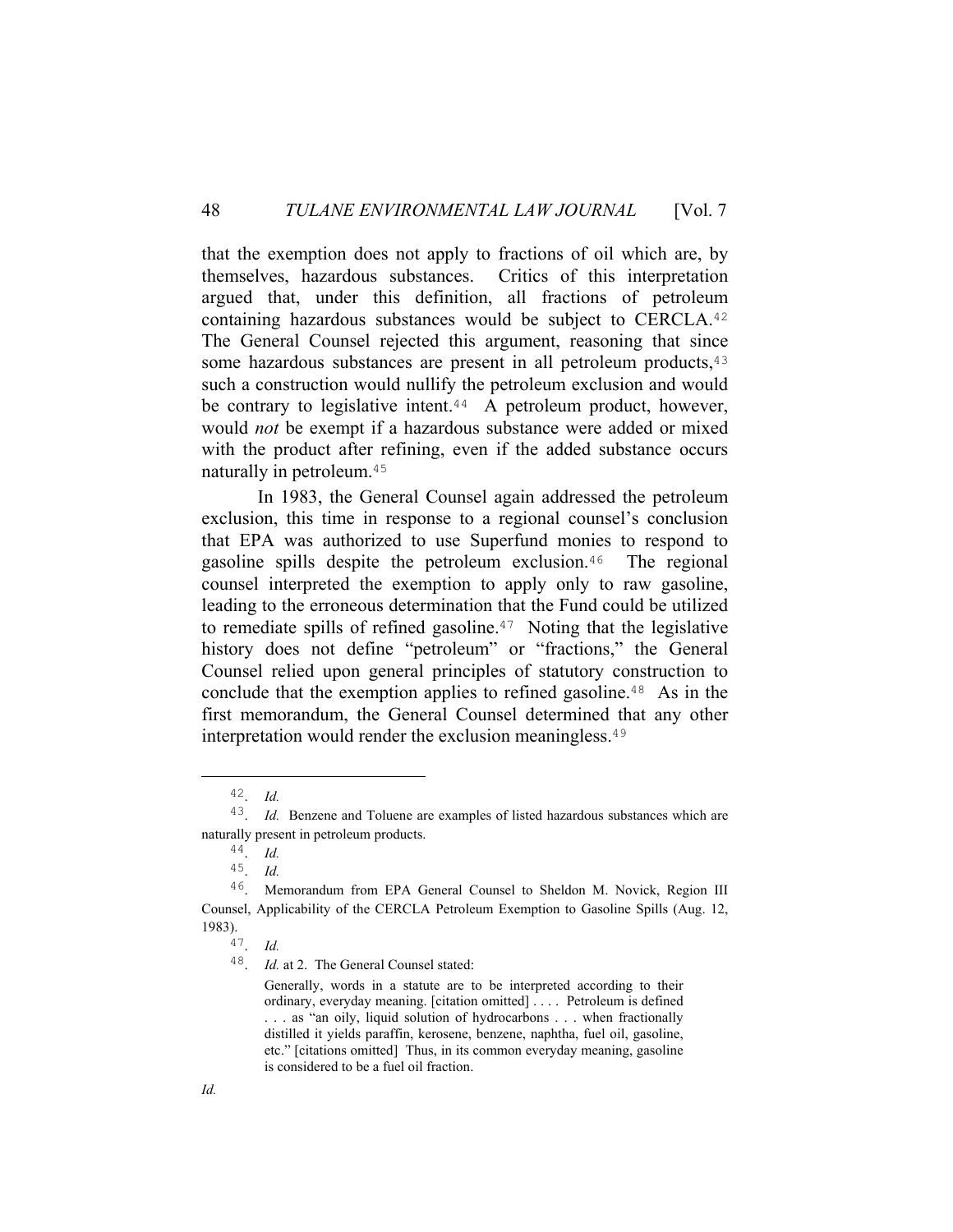Finally, in 1987, the Office of the General Counsel issued its most detailed interpretation to date. In this memorandum, the General Counsel discussed whether used oil contaminated by hazardous substances is excluded from CERCLA response authority and liability.50 The General Counsel concluded that "petroleum includes hazardous substances normally found in refined petroleum fractions but does not include either hazardous substances found at levels which exceed those normally found in such fractions or substances not normally found in such fractions."51 The memorandum outlines in detail the legal basis for the interpretation.

 First, the General Counsel stated that hazardous substances occurring naturally in petroleum must be included in the term "petroleum" for the exclusion to have meaning.52 Second, the General Counsel noted that there are hazardous substances which are added or whose levels are increased during the normal oil separation and processing in order to produce petroleum.53 These hazardous substances are also included in the CERCLA definition of petroleum.54 Finally, the General Counsel asserted that the CERCLA exclusion could not apply to hazardous substances added or increased in concentration "solely as a result of contamination of the petroleum during use."55 The General Counsel further stated that the interpretation included "only indigenous, refinery-added hazardous substances," as Congress clearly did not intend to shield hazardous substances simply because they are added to petroleum, intentionally or otherwise.56 The General Counsel did not intend this assessment to classify all used oil as a CERCLA substance. Indeed, the memorandum specifically noted that this interpretation would not

 <sup>49</sup>. *Id.* "If one were to interpret the exemption to only apply to raw gasoline, the exemption would become a virtual nullity. An interpretation which emasculates a provision of a statute is not to be preferred." *Id.*

<sup>50</sup>. Memorandum from EPA General Counsel to J. Winston Porter, Assistant Administrator for Solid Waste and Emergency Response, Scope of the CERCLA Petroleum Exclusion Under Sections 101(14) and 104(a)(2) (July 31, 1987).

<sup>51</sup>. *Id.* at 3.

<sup>52</sup>. *Id.* at 3-4.

<sup>53</sup>. *Id.* at 4.

<sup>54</sup>. *Id.*

<sup>55</sup>. *Id.*

<sup>56</sup>. *Id.*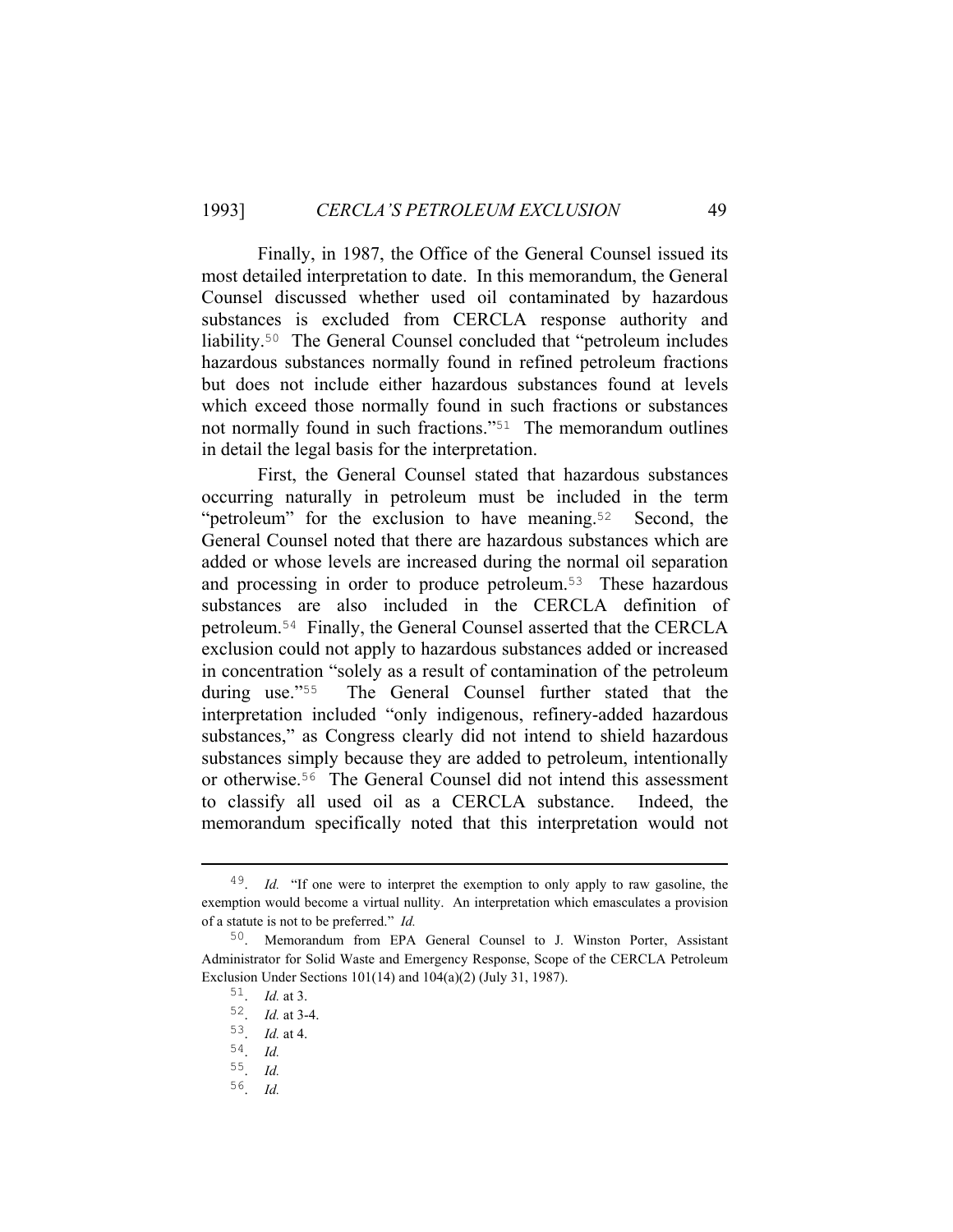affect a significant number of petroleum releases.<sup>57</sup> Spills and releases of gasoline, including those from leaking underground storage tanks, which "[appear] to be the greatest source of groundwater contamination in the United States," would remain excluded, as would spills of crude oil or refined petroleum.58 Also, since used oil does not necessarily contain non-indigenous hazardous substances or hazardous substances at levels exceeding the naturally occurring concentrations, not all releases of used oil would be subjected to regulation under CERCLA.<sup>59</sup>

## *C. Court Decisions*

 Judicial interpretations of CERCLA's petroleum exclusion have addressed petroleum releases under varied factual circumstances. Numerous district courts have been faced with the subject, and those courts have applied the exclusion as written, using the broad language of the statute to exempt many releases from CERCLA liability. Even in cases where the courts have found liability for releases, their analyses have nonetheless also broadly construed the statute.<sup>60</sup>

In *State of Washington v. Time Oil Company*,<sup>61</sup> the defendant, Time Oil Company, asserted the "innocent landowner" defense under CERCLA.62 In its analysis, the court addressed the question of whether the substance in question was a hazardous waste. The court concluded that the substance was indeed hazardous, because "some of the contaminants found . . . were in amounts in excess of the amounts that would have occurred in petroleum during the refining process."<sup>63</sup> As a result, the exclusion would not protect the defendant from CERCLA liability under the circumstances.<sup>64</sup>

 In 1987, a district court addressed the status of lead additives under the exclusion. In *Wilshire Westwood Associates v. Atlantic* 

 <sup>57</sup>. *Id.* at 6.

<sup>58</sup>. *Id.* (citing 130 CONG. REC. H11,786-11,802 (daily ed. Dec. 5, 1984)).

<sup>59</sup>. *Id.*

<sup>60</sup>. *See, e.g.*, *infra* notes 61-103 and accompanying text.

<sup>61</sup>. 687 F. Supp. 529 (W.D. Wash. 1988).

<sup>62</sup>. 42 U.S.C. § 9607(b)(3) (1988).

<sup>63</sup>. 687 F. Supp. at 532.

<sup>64</sup>. *Id.*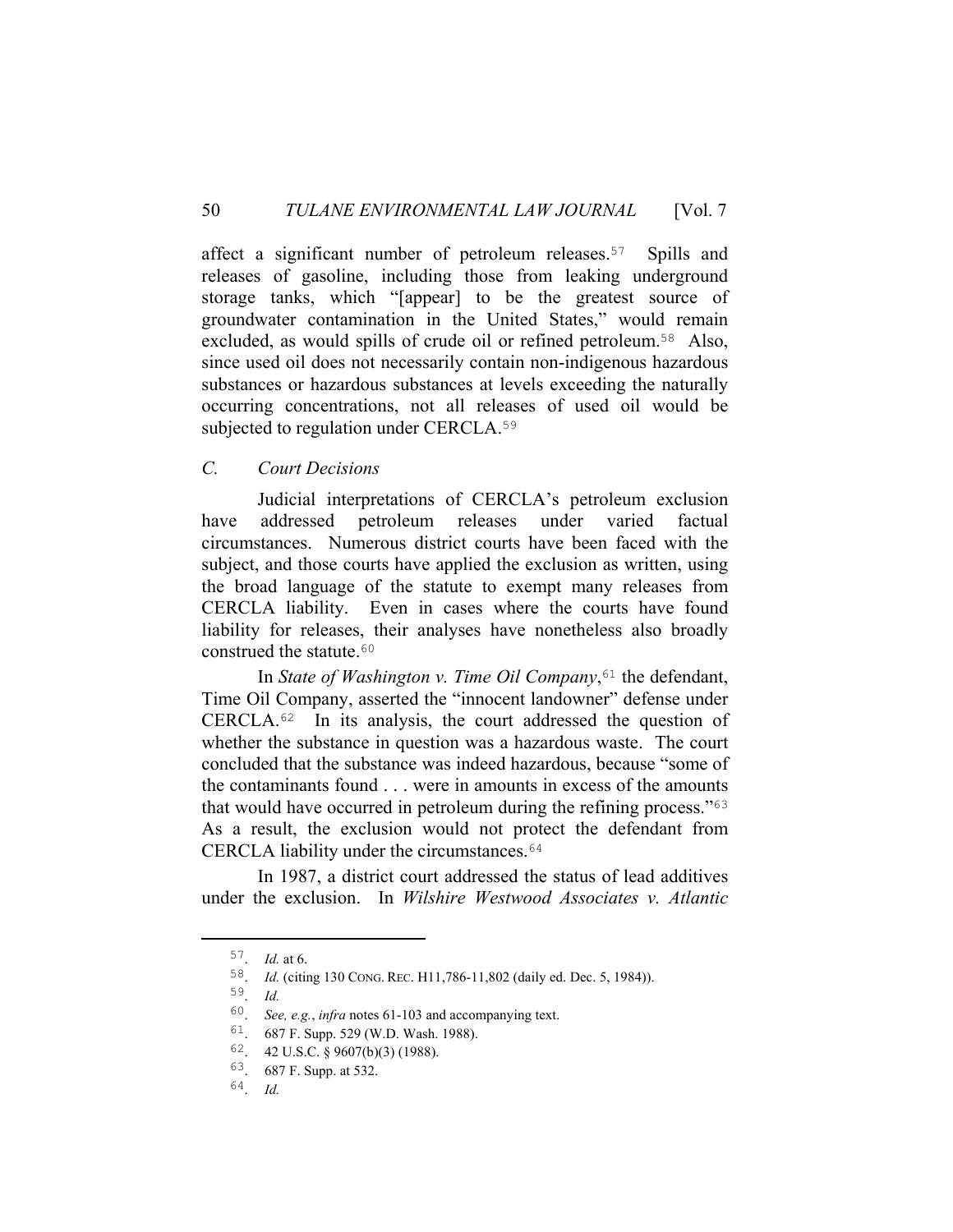*Richfield Corporation*, the court reasoned that hazardous constituents of gasoline must be excluded, because a contrary finding would render the exclusion meaningless.<sup>65</sup> The court concluded, however, that the exclusion did not apply to leaded gasoline since lead was an additive to, rather than a fraction of, petroleum.<sup>66</sup> The court stated that there is "no reason to treat lead differently when it is released as a part of gasoline from when it is released in any other form."67 The following year, however, the court reconsidered the case. Citing EPA's interpretation, the court dismissed the action concluding that CERCLA's petroleum exclusion included leaded gasoline.68 This decision was the first case in which a court addressed the petroleum exclusion.

 On appeal, the United States Court of Appeal for the Ninth Circuit performed a detailed analysis of the statutory language, legislative history, and agency interpretation of the petroleum exclusion.69 After its examination of the statute, the court determined that the standards governing statutory construction required the court to exclude leaded gasoline from the term "hazardous substance" for CERCLA liability purposes.<sup>70</sup> The plaintiffs, Wilshire Westwood & Associates and Platt Development Company, argued that the court should consider leaded gasoline to be hazardous since coal tar and water-based paint were considered hazardous due to constituents which were also found in the gasoline.<sup>71</sup> The court rejected this argument, stating that there was no analogous exclusion for coal tar or water-based paint.72 The court also stated the now familiar justification that to find otherwise would be to nullify the exclusion.<sup>73</sup>

 <sup>65</sup>. No. CV 87-2210-RMT (JRX), 1987 WL 49256, at \*1 (C.D. Cal. Oct. 15, 1987)(not reported in F. Supp.), *reconsidered and dismissed*, No. CV 87-2210-RMT (JRX), 1988 WL 119237 (C.D. Cal. Jan. 28, 1980)(not reported in F. Supp.), *aff'd*, 881 F.2d 801 (9th Cir. 1989).

<sup>66</sup>. 1987 WL 49256, at \*1.

<sup>67</sup>. *Id.*

<sup>68</sup>. 1988 WL 119237, at \*1 (not reported in F. Supp.).

<sup>69</sup>. 881 F.2d at 803-810.

<sup>70</sup>. *Id.* at 804.

<sup>71</sup>. *Id.* at 805.

<sup>72</sup>. *Id.*

<sup>73</sup>. *Id.*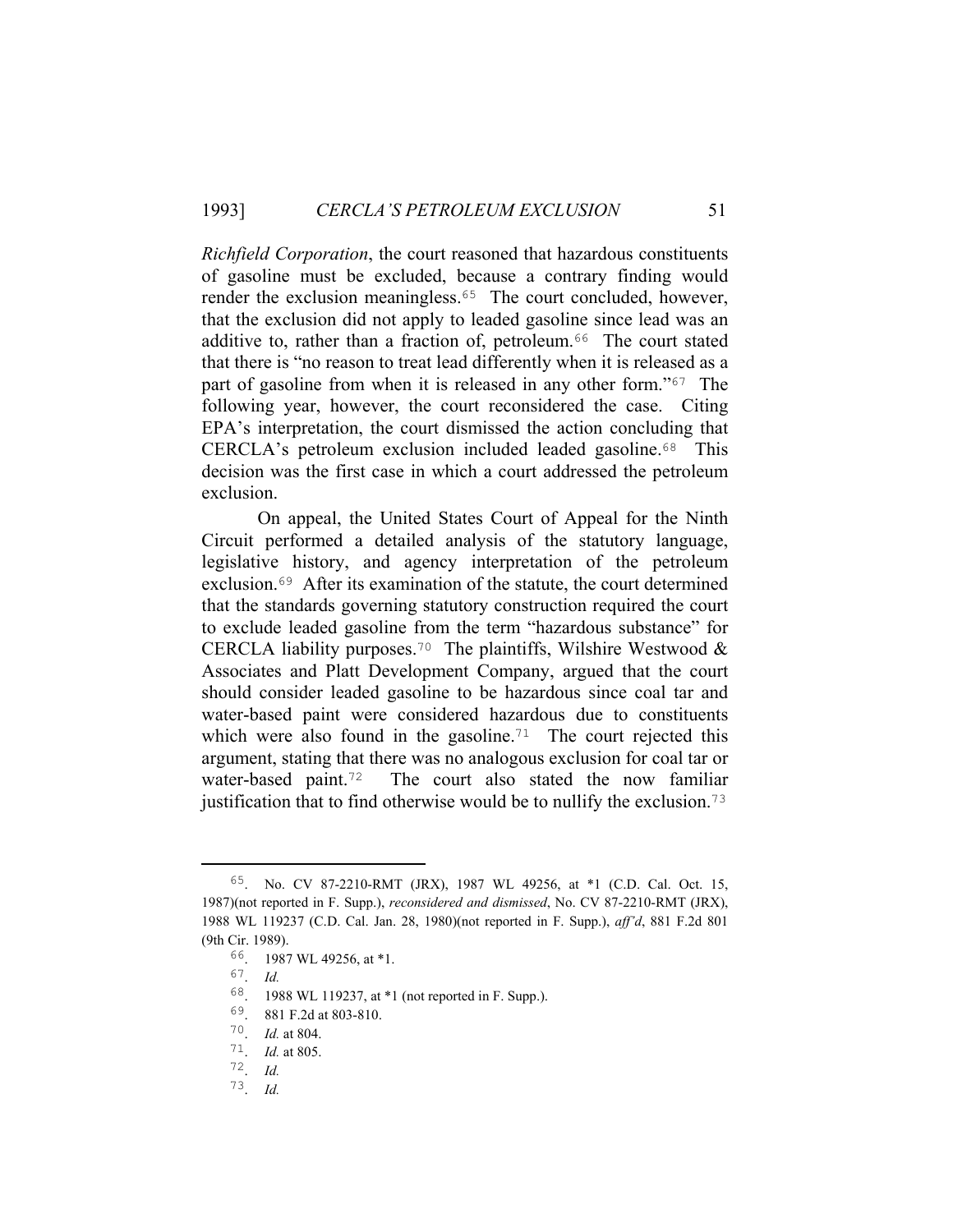After a similarly detailed discussion of the legislative history, the court determined that the unchanged wording of the petroleum exclusion, combined with Congress' discussions during the RCRA amendments, supported the conclusion that the legislature intended such a broad exclusion.<sup>74</sup> Finally, the court afforded deference to the EPA's construction of the exclusion, noting that Congress intended the EPA to have substantial latitude in administering CERCLA.<sup>75</sup> The court declared that the EPA was entitled to such deference in the present case in part because of the scarcity of legislative history, and also because its interpretations have been consistent and thorough.<sup>76</sup> In the end, the Ninth Circuit affirmed the district court's conclusion that leaded gasoline was excluded from CERCLA liability.<sup>77</sup>

 In *City of New York v. Exxon Corp.*, <sup>78</sup> one of the defendants, Alcan, asserted a defense heretofore unique to the petroleum exclusion issue. In *Exxon*, New York City commenced a CERCLA action against fifteen corporate defendants, alleging illegal disposal of industrial and chemical waste at city landfills.79 Alcan's participation was limited to its alleged disposal of a waste oil emulsion containing cadmium, chromium, and lead, all of which are listed hazardous substances.<sup>80</sup> Alcan raised the petroleum exclusion as a defense, claiming that the concentrations of cadmium, chromium, and lead present in the emulsion were less than the concentrations of those substances found in virgin oil.<sup>81</sup> Alcan argued that hazardous

 <sup>74</sup>. *Id.* at 808. The effect of the RCRA amendments on the CERCLA petroleum exclusion is discussed *infra* at section III.

<sup>75</sup>. *Id.* at 809.

<sup>76</sup>. *Id.* at 810.

<sup>77</sup>. *Id.*

<sup>78</sup>. 744 F. Supp. 474 (S.D.N.Y. 1990), *affirmed on reconsideration*, 766 F. Supp. 177 (S.D.N.Y. 1991), *reversed and remanded on other grounds*, 964 F.2d 252 (3rd Cir. 1992).

<sup>79</sup>. *Id.*

<sup>80</sup>. *Id.* at 478.

<sup>81</sup>. *Id.* at 489. A somewhat humorous development in this case occurred when the defense had the government's brief analyzed by a lab. According to the defense, the analysis showed that the brief submitted by the government contained levels of the substances in question higher than that found in Alcan's emulsion. The analysis showed that the brief contained more than twice the amount of lead and chromium than Alcan's emulsion, as well as twenty-five times more zinc, twenty times more mercury, eight times more copper, and detectable levels of arsenic. 5 TXLR 973 (Jan. 9, 1991). In a motion for reconsideration, Alcan used a similar argument, contending that the emulsion was less hazardous than the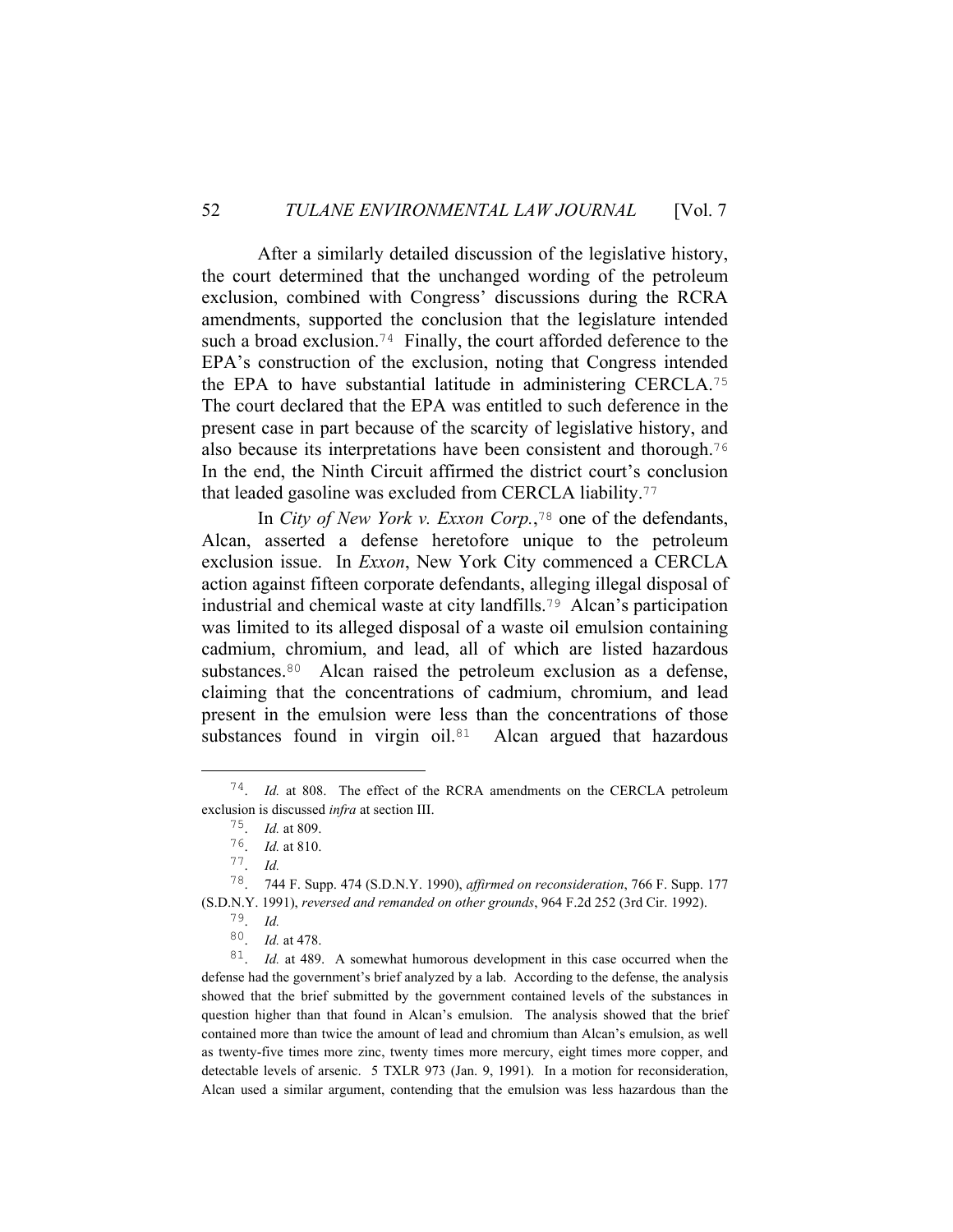substances in the emulsion must be present in a certain amount or concentration for CERCLA liability to attach.82 The court noted that the presence of lead, chromium, and cadmium were the result of Alcan's industrial process, rather than the refining process,  $83$  and therefore Alcan would be liable under CERCLA regardless of the levels of substances present in the emulsion. Citing a prior interpretation by EPA, the court held that "Congress did not intend to exclude waste oils such as Alcan's, which are by no means strictly 'crude oil or any fraction thereof,'" thereby precluding the operation of the petroleum exclusion.84 On reconsideration, the court questioned the method Alcan used to determine that the emulsion contained hazardous constituents at levels lower than that found in virgin oil.85 Alcan's method and results were found to be irrelevant, however, as the court concluded that the simple fact that the levels of hazardous constituents increased during use was sufficient to preclude the application of the petroleum exclusion.<sup>86</sup>

 In its brief on appeal, Alcan claimed that allowing the district court ruling to stand would result in imposing liability upon almost anyone disposing of any type of waste. $87$  To support this contention, the brief noted that the level of zinc found in eight ounces of the emulsion in question was the same as the level of zinc found in eight ounces of milk.88 The United States Court of Appeals for the Third Circuit rejected Alcan's arguments and agreed with the district court's interpretation of the petroleum exclusion, finding it to be in harmony with EPA interpretations, but reversed and remanded the case on other grounds.89 The court cited EPA's distinction between naturally occurring hazardous constituents and substances added through use,

i<br>Li

paper on which the court's decision was written. 5 TXLR 1415 (Apr. 10, 1991). The court was not impressed, finding the analysis to be irrelevant.

<sup>82</sup>. 5 TXLR 1415 (Apr. 10, 1991).

<sup>83</sup>. City of New York v. Exxon Corp., 744 F. Supp. 474, 489 (S.D.N.Y. 1990), *aff'd on reconsideration*, 766 F. Supp. 177 (S.D.N.Y. 1991), *rev'd and remanded on other grounds*, 964 F.2d 252 (3rd Cir. 1992).

<sup>84</sup>. *Id.* at 490 (citing EPA General Counsel Memorandum, *supra* note 46).

<sup>85</sup>. New York v. Exxon, 766 F. Supp. at 187.

<sup>86</sup>. *Id.* at 188.

<sup>87</sup>. 6 TXLR 338 (Aug. 14, 1991).

<sup>88</sup>. *Id.*

<sup>89</sup>. City of New York v. Exxon Corp., 964 F.2d 266-67 (3rd Cir. 1992).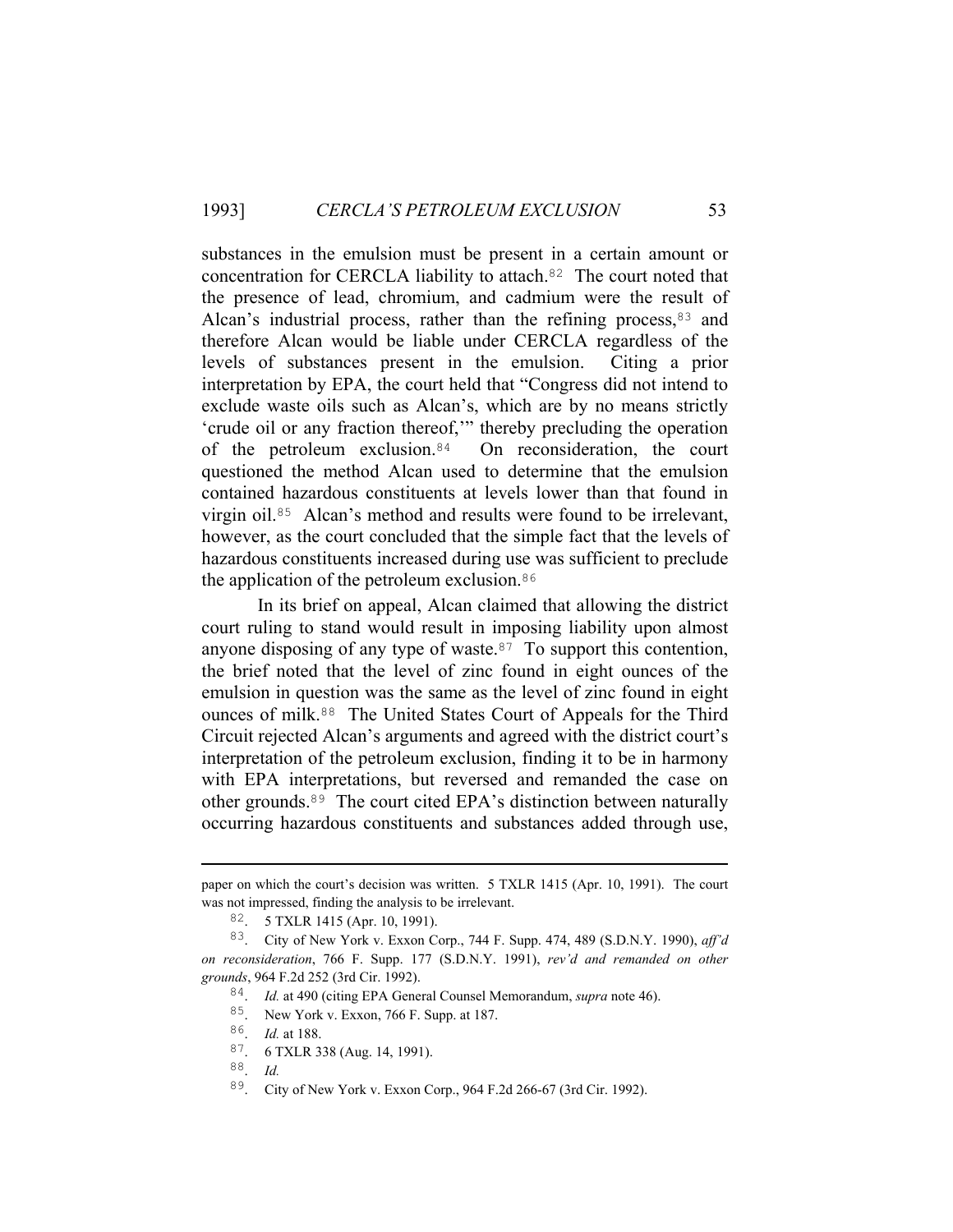holding that Alcan effectively conceded that its emulsion was not excluded when it admitted that the process used adds hazardous substances to the emulsion.<sup>90</sup>

 The EPA found further support for one of its interpretations in *Equitable Life Assurance Society of the United States v. Greyhound Corporation*.91 In *Greyhound*, property previously leased by Greyhound was found to be contaminated with diesel fuel, possibly from leaking underground storage tanks.<sup>92</sup> The plaintiffs commenced a CERCLA action against Greyhound to recover the costs of the clean-up.93 In a very brief opinion, the court called the plaintiff's reading of the statute "tortured," finding it to be contrary to the EPA's interpretation which specifically found diesel oil to be excluded from cleanup liability.<sup>94</sup>

 In *Southern Pacific Transportation Co. v. California (CALTRANS)*,95 the court considered the applicability of the petroleum exclusion to soil mixed with petroleum which was deposited on the plaintiff's property. After reviewing both the statutory and case law, the court concluded that CERCLA operated to exclude the contaminated soil from CERCLA liability.<sup>96</sup> The court's reasoning reinforced previous judicial and administrative interpretations of the exclusion. First, the court determined that the petroleum exclusion encompassed CERCLA-listed hazardous substances indigenous to petroleum or added during the refining process.97 Second, the court disposed of the plaintiff's contention that the Clean Air Act (CAA) Amendments of 199098 altered the scope of the petroleum exclusion, since the CAA designated benzene as a hazardous air pollutant.<sup>99</sup> The court stated that the argument

99. *Southern Pacific*, 790 F. Supp. at 985. CERCLA § 101(14) includes in the definition of hazardous waste "any hazardous air pollutant listed under section 112 of the

 <sup>90</sup>. *Id.* at 267.

<sup>91</sup>. 1990 WL 6143 (E.D. Pa. Jan. 26, 1990) (not reported in F. Supp.).

<sup>92</sup>. *Id.* at \*1.

<sup>93</sup>. *Id.*

<sup>94</sup>. *Id.* (citing Region VI Memo, *supra* note 41).

<sup>95</sup>. 790 F. Supp. 983 (C.D. Ca. 1991).

<sup>96</sup>. *Id.* at 987.

<sup>97</sup>. *Id.* at 984.

<sup>98</sup>. Clean Air Act Amendments of 1990, 42 U.S.C. §§ 7401-7671q (Supp. III 1991).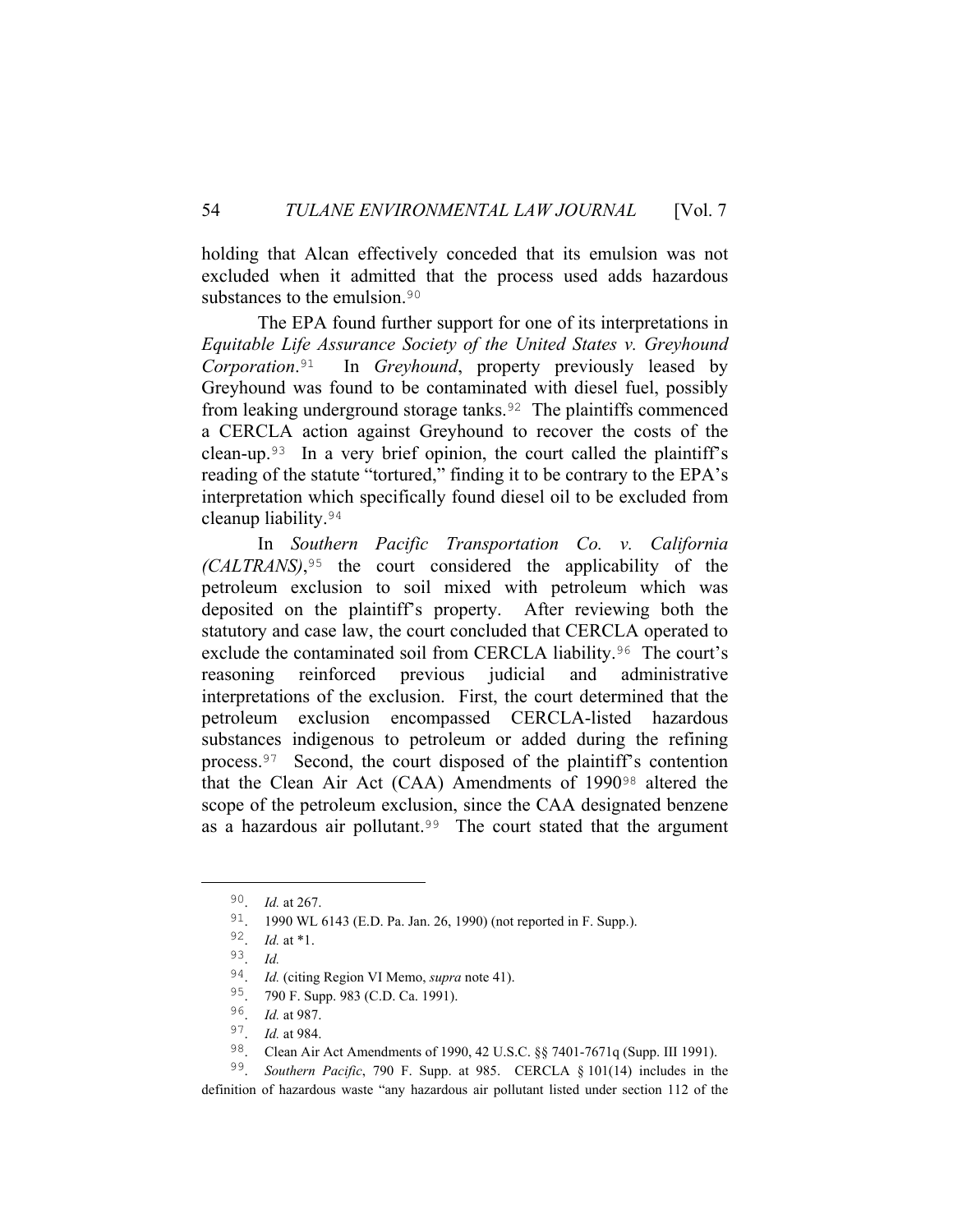"rings hollow" and was simply a "novel reincarnation" of the arguments previously rejected in *Wilshire Westwood*.100 Giving deference to EPA decisions, the court also concluded that used petroleum products to which CERCLA-listed substances have not been added are covered by the petroleum exclusion.<sup>101</sup>

 The court stated that the most critical question was whether the exclusion applies to petroleum mixed with soil.102 The court called its conclusion that such soil was exempt "common sensical," stating:

> the petroleum exclusion unconditionally exempts petroleum products from CERCLA's reach by declaring them nonhazardous. In addition, soil itself is a nonhazardous substance under CERCLA, unless CERCLA-listed hazardous substances dwell in the dirt. Therefore, the union of one nonhazardous substance (petroleum) with another nonhazardous substance ("clean" soil) can only yield a nonhazardous final product of no concern to CERCLA.<sup>103</sup>

 Judicial interpretations have given substance to EPA policy statements and have served to clarify the petroleum exclusion. While the courts have demonstrated that a case-by-case analysis of the petroleum exclusion is necessary to determine its application to each particular set of circumstances, two general conclusions can be drawn from district and circuit court decisions: (1) the courts favor applying a literal interpretation to the broad statutory language of the exclusion; and (2) the courts give great deference to EPA interpretations of the exclusion.

i<br>Li

Clean Air Act." 42 U.S.C. § 9601(14) (1988). The Clean Air Act Amendments' impact on the petroleum exclusion is discussed in greater detail, *infra* at section III.

<sup>100</sup>. *Southern Pacific*, 790 F. Supp. at 985 (citing Wilshire Westwood Associates v. Atlantic Richfield Corporation, 1987 WL 119237 (C.D. Cal. Jan. 28, 1980)). *See* discussion of CAA's impact on the petroleum exclusion, *infra* at section IIIC*.*

<sup>101</sup>. *Id.* at 986.

<sup>102</sup>. *Id.*

<sup>&</sup>lt;sup>103</sup>. *Id.* The court noted that "oil spills do not occur in a vacuum; rather, quite often such spills occur into soil." *Id.*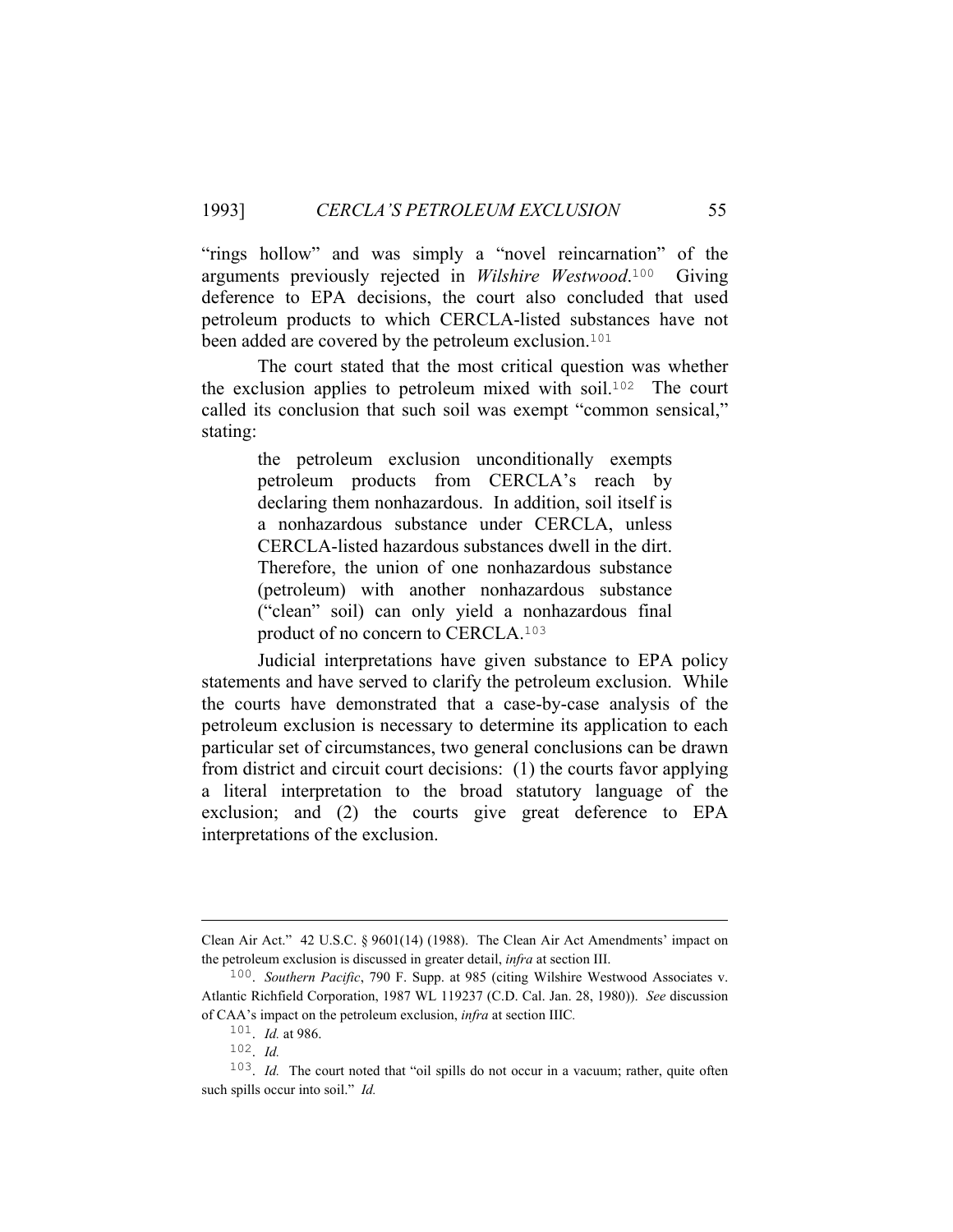#### 56 *TULANE ENVIRONMENTAL LAW JOURNAL* [Vol. 7

# *D. Tank Bottoms and the Petroleum Exclusion: Special Considerations for Production, Refining and Marketing Facilities*

 The issue of the petroleum exclusion's applicability to tank bottom questions deserves special attention in any discussion regarding the exclusion. CERCLA  $\S$  101(14) includes in its definition of hazardous substance "any hazardous waste . . . listed pursuant to section 3001 of the Solid Waste Disposal Act."104 That list includes "[t]ank bottoms (leaded) from the petroleum refining industry."105 Despite the specificity of the listing, the status of the petroleum exclusion as it applies to tank bottoms has been the subject of judicial interpretation.

 As previously discussed, during the debate over SARA the Senate was assured that the scope of the petroleum exclusion would not be diminished by passage of the amendments, and that the exclusion would continue to apply to crude oil, crude oil tank bottoms, refined fractions of crude oil, and tank bottoms not specifically listed or designated as a hazardous substance.<sup>106</sup> Despite those assurances, the courts have recently interpreted the exclusion to the contrary.<sup>107</sup>

 In *Cose v. Getty Oil Co. and Texaco Inc.*, the district court considered whether crude oil tank bottoms were excluded from CERCLA remediation pursuant to the petroleum exclusion.108 Don Cose, the plaintiff, purchased a 40 acre parcel of undeveloped land

 <sup>104</sup>. 42 U.S.C. § 9601(14) (1988).

<sup>105</sup>. 40 C.F.R. § 302. Leaded tank bottoms from the petroleum industry are listed pursuant to § 3001 of RCRA and is designated as waste number K060.

<sup>106</sup>. 132 CONG. REC. S14,932 (daily ed. Oct. 3, 1986) (remarks of Sen. Simpson).

<sup>107</sup>. Cose v. Getty Oil Co., No. 5-90-0610 DFL, 1991 WL 315400, at \*1 (E.D. Cal. Sept. 10, 1991) (not reported in F. Supp.); *rev'd* No. 91-16575, 1993 WL 301085 (9th Cir. Aug. 11, 1993).

<sup>108</sup>. 1991 WL 315400, at \*1. The court provided an excellent description of crude oil tank bottoms:

When crude oil is stored in tanks, suspended solids in the crude oil settle to the bottom of the tank. Because water is heavier than oil, it separates from the oil and also collects at the bottom of the tank. The bottom layer of the tank is known as basic sediment and water or "tank bottoms."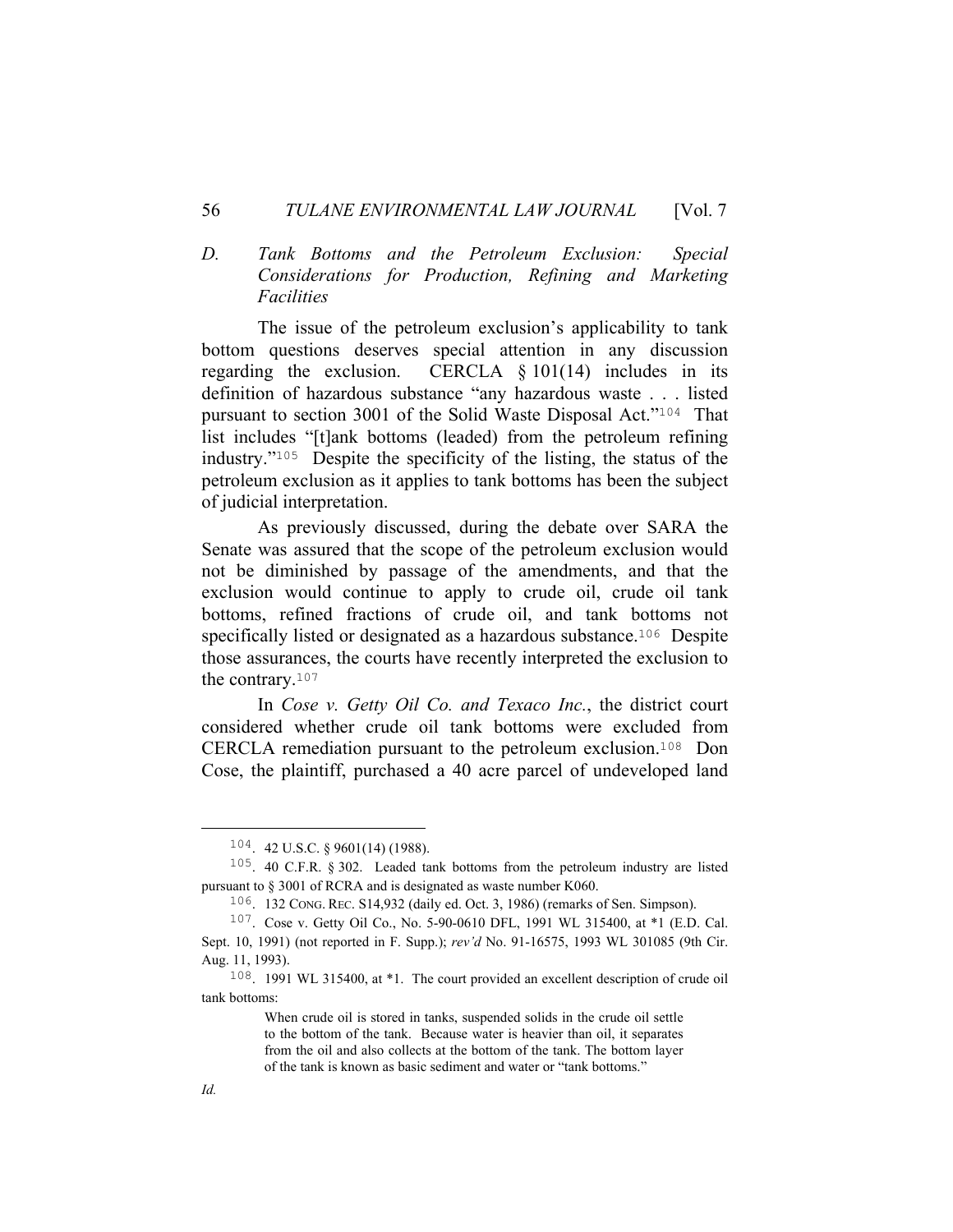from Getty Oil Co.109 The property had been used as a sump station for an oil storage facility prior to Cose's purchase.110 Cose alleged that when he purchased the property, the tank bottom material was "covered with topsoil so that the substances and their existence upon the premises were unnoticeable by a reasonable inspection of the premises."111 Cose sought recovery under CERCLA, damages for public nuisance, negligence, strict liability based on defective product, "statutory" tort, and fraud.<sup>112</sup> The defendants filed for summary judgment, contending that the plaintiff could not prove that hazardous substances had been disposed of on the property, since the substance in question, crude oil tank bottoms, was subject to CERCLA's petroleum exclusion.<sup>113</sup>

 The court noted that "CERCLA expressly excludes petroleum, including crude oil or any fraction thereof, which is not otherwise specifically listed or designated as a hazardous substance, from the definition of 'hazardous substances.'"114 Citing EPA interpretations, the court stated that the two critical issues in determining application of the exclusion are: (1) whether the substance is "petroleum" and (2) whether it is specifically listed as a hazardous substance under CERCLA.115 The court concluded that, under the circumstances, crude oil tank bottoms are "petroleum" under the exclusion.<sup>116</sup>

 The court then addressed the second question of whether crude oil tank bottoms are a listed hazardous substance pursuant to CERCLA  $§ 101(14).<sup>117</sup>$  The defendants contended that, since the listing specifically mentioned only "tank bottoms (leaded) from the petroleum refining industry" that the court should infer that "EPA specifically considered whether tank bottoms should be subject to CERCLA and that only leaded tank bottoms from the refining

 <sup>109</sup>. *Id.*

<sup>110</sup>. *Id.*

<sup>111</sup>. *Id.*

<sup>112</sup>. 1991 WL 315400, at \*1.

<sup>113</sup>. *Id.* at \*3.

<sup>114</sup>. *Id.*

<sup>115</sup>. *Id.* (citing EPA General Counsel Memorandum, *supra* note 50).

<sup>116</sup>. *Id.* at \*4 (citing EPA General Counsel Memorandum for the definition of petroleum, *see* Region VI Memo, *supra* note 41).

<sup>117</sup>. *Id.*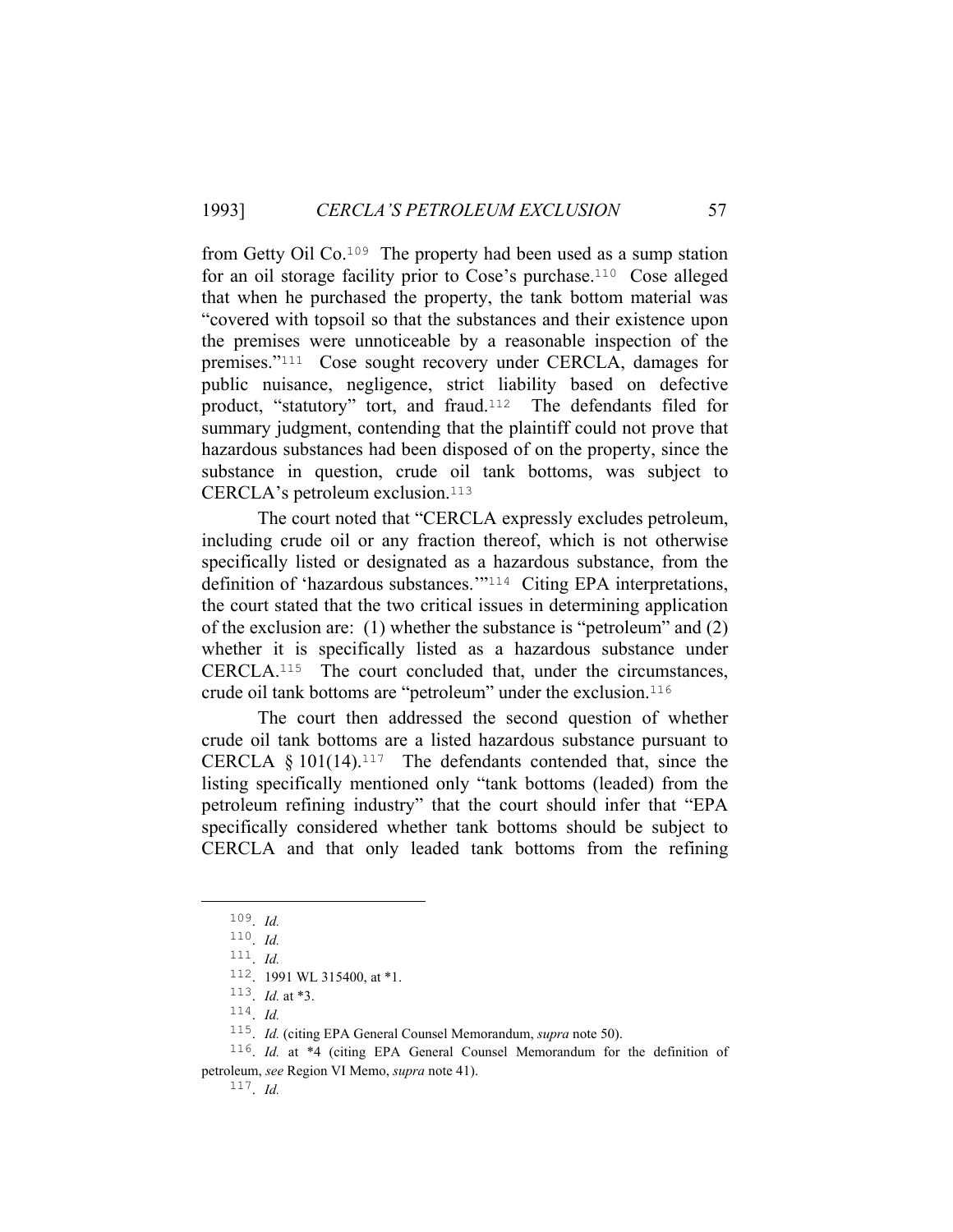industry are hazardous substances under CERCLA."118 The court accepted this argument, noting that leaded tank bottoms from the petroleum marketing industry are distinguished from refining industry tank bottoms and that the leaded bottoms from the marketing industry are excluded. Therefore, the court determined that the listing was meant to apply solely to lead bottoms from the refining industry.<sup>119</sup> Based on its analysis of these two questions, the court concluded that crude oil tank bottoms were also intended to be excluded and granted the motion for summary judgment. $120$ 

 On appeal, Cose contended that the district court incorrectly applied the substantive law in granting the summary judgment.<sup>121</sup> Accordingly, the United States Court of Appeals for the Ninth Circuit reviewed *de novo* the district court's interpretation of CERCLA and the grant of summary judgment. $122$ 

 The court noted that the issue of whether the separated sediment and water that constitute crude oil tank bottoms is excluded from CERCLA was one of first impression.123 Cose had alleged that the crude oil tank bottoms were discarded waste and not fractions of crude oil, and that the petroleum exclusion was therefore not applicable.124 Getty contended that the tank bottoms were components of crude oil, and as such were within the scope of the petroleum exclusion.<sup>125</sup>

 The court began its analysis by noting the definitions of "fraction" and "petroleum" it had developed in *Wilshire Westwood*. The court defined "fraction" as "one of several portions (as of distillate or precipitate) separable by fractionation and

 <sup>118</sup>. *Id.*

<sup>119</sup>. *Id.*

<sup>120</sup>. *Id.*

<sup>121</sup>. Cose v. Getty Oil Co., 1993 WL 301085, at \*2 (9th Cir. Aug. 11, 1993).

<sup>122</sup>. *Id.*

<sup>123</sup>. *Id.* at \*4.

<sup>124</sup>. *Id.* The crude oil contained chrysene, a listed hazardous substance. Although chrysene was not present in quantities exceeding naturally occurring levels, if the tank bottoms were classified as discarded waste, the exclusion would not apply.

<sup>125</sup>. *Id.*

<sup>126</sup>. *Cose*, 1993 WL 301085 at \*4 (citing Wilshire Westwood Assoc. v. Atlantic Richfield Co., 881 F.2d 801, 803 (9th Cir. 1989)).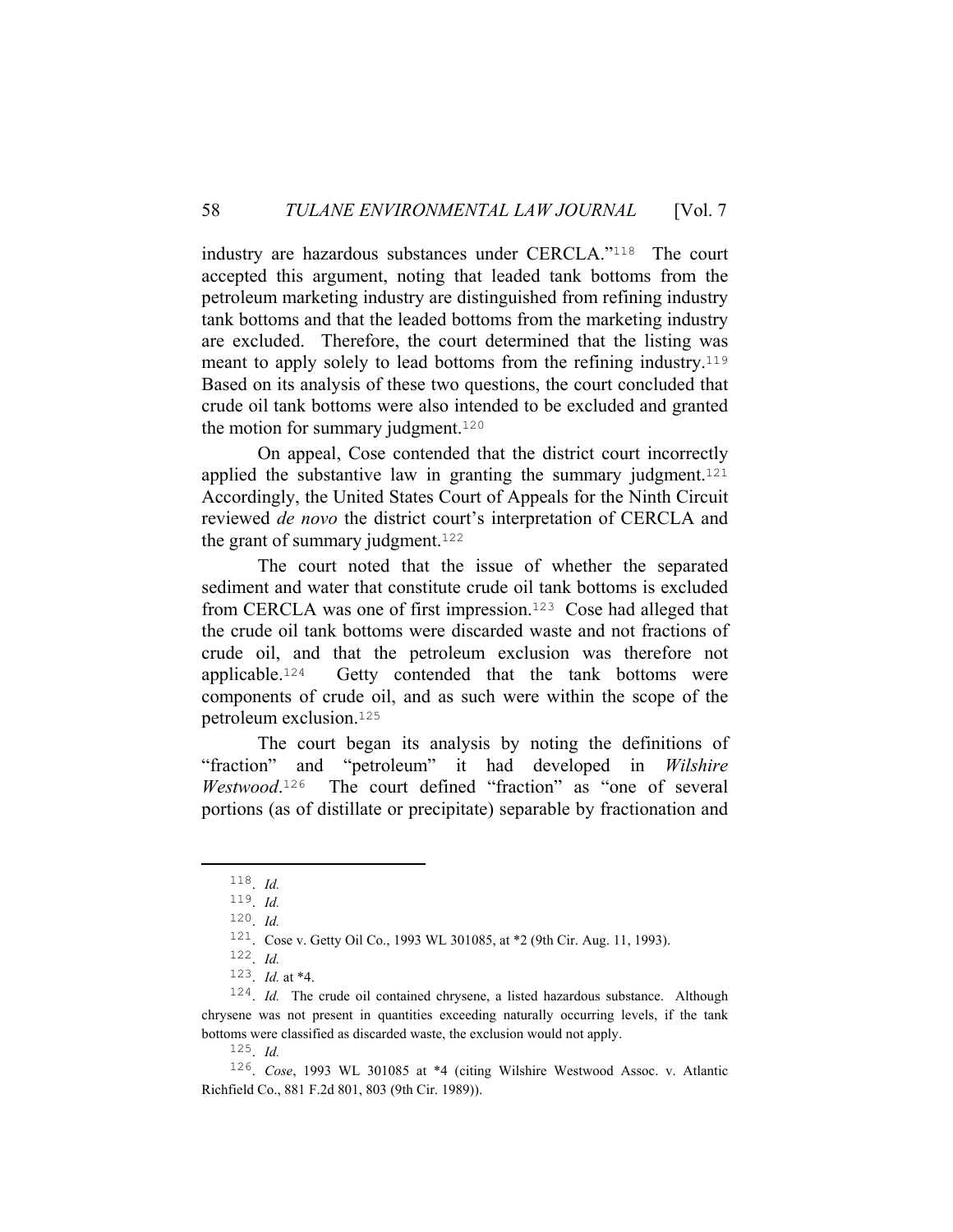consisting either of mixtures or pure chemical compounds."<sup>127</sup> "Petroleum" was defined as:

> an oily flammable bituminous liquid . . . that is essentially a compound mixture of hydrocarbons of different types with small amounts of other substances . . . and that is subjected to various refining processes . . . for producing useful products (as gasoline, naphtha, kerosene, fuel oils, lubricants, waxes, asphalt, coke, and chemicals)  $\dots$ .<sup>128</sup>

The court concluded that "crude oil tank bottoms do not fall within the plain meaning of the definition of 'fraction' or 'petroleum.'"<sup>129</sup>

The court classified crude oil tank bottoms as waste, $130$  and, citing *United States v. Western Processing Co.*, the court noted that there is a distinct difference between wastes and recyclables. The court also noted that conceptually, there is a difference between petroleum releases, products from tanker spills or from leaking storage tanks, and the delivery of petroleum-related waste material to a disposal or treatment facility.<sup>131</sup> The court stated that Getty had disposed of the tank bottom materials with no intention of recycling such material, "[h]ence, the 'waste v. recyclable' distinction further supports a conclusion that crude oil tank bottoms are not a fraction of crude oil and that the tank bottoms therefore do not fall within CERCLA's petroleum exclusion."<sup>132</sup>

 Additionally, citing general legislative history, the court held that CERCLA's focus on cleanup of hazardous waste dump sites further compelled the court to find that crude oil tank bottoms should not be protected under CERCLA's petroleum exclusion.<sup>133</sup>

 Addressing the district court's grant of summary judgment, the court determined that the EPA memoranda cited by the district

 <sup>127</sup>. *Id.* (citing Wilshire Westwood, 881 F.2d at 803).

<sup>128</sup>. *Id.* at \*4.

<sup>129</sup>. *Id.* at \*5.

<sup>130</sup>. *Cose*, 1993 WL 301085 at \*5.

<sup>&</sup>lt;sup>131</sup>. *Id.* (citing United States v. Western Processing Co., 761 F. Supp. 713, 721 (W.D. Wash. 1991)).

<sup>132</sup>. *Id.* at \*6.

<sup>133</sup>. *Id.* The legislative history cited was very general in nature, referring broadly to CERCLA's purpose, and did not mention crude oil tank bottoms.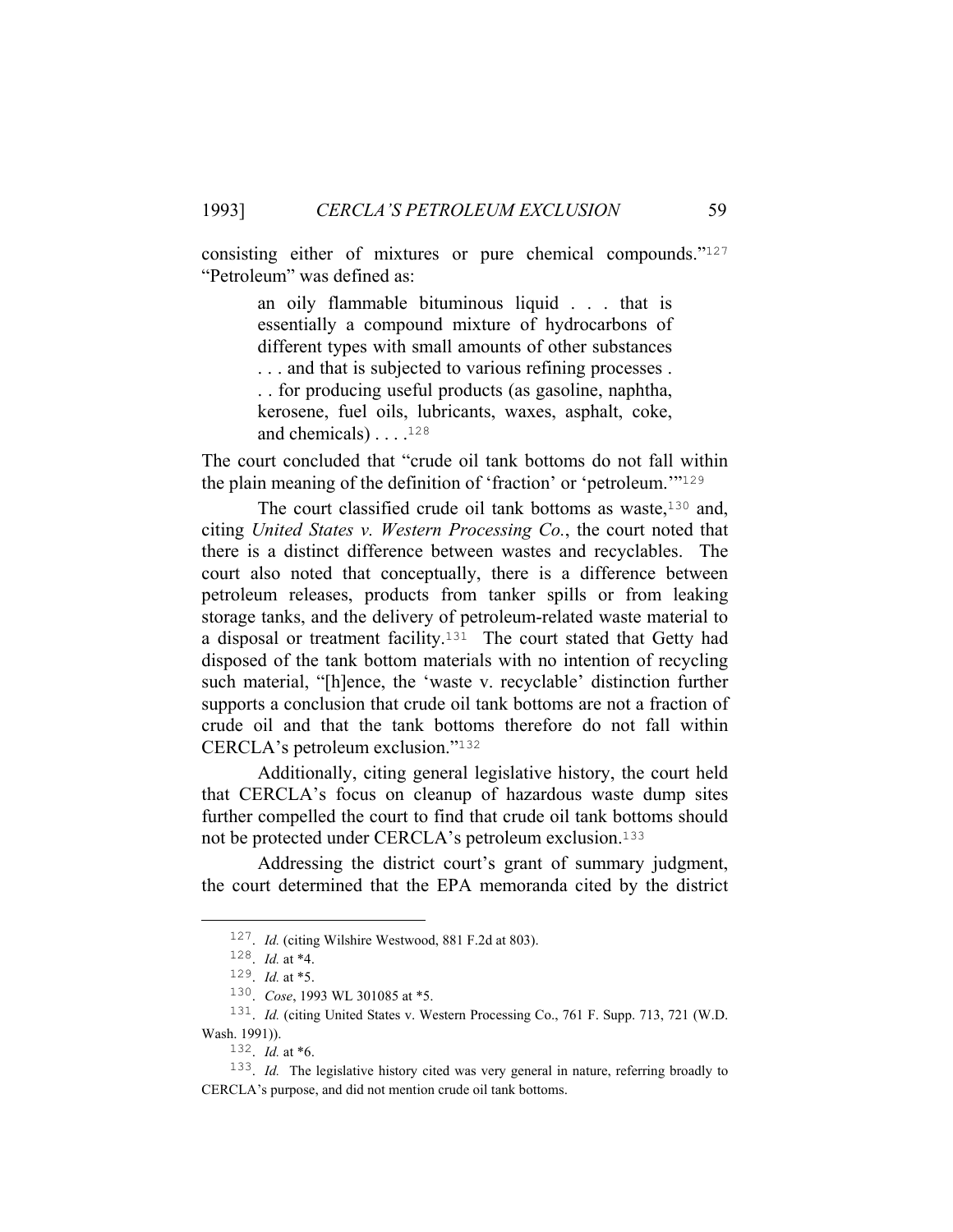court "do not bear upon whether crude oil tank bottoms are 'petroleum' within the meaning of CERCLA," and that the district court erred in its conclusion of law.134 The court reasoned that crude oil tank bottoms cannot be classified as petroleum waste or waste oil because they are not "petroleum" to begin with, since the bottoms are "merely comprised of wastes and suspended solids that settle out of crude oil and collect at the bottom of crude oil storage tanks en route to the refineries."135 Based on this reasoning, the court found the district court's reliance on EPA memoranda addressing the application of the exclusion to petroleum products to be misplaced.<sup>136</sup>

 The court then addressed the district court's acceptance of Getty's contention that EPA considered tank bottoms in general for listing as a hazardous waste, but decided only to list leaded tank bottoms from the petroleum refining industry.<sup>137</sup> The court dismissed this argument, stating that such an interpretation incorrectly assumes that CERCLA considers all tank bottoms to be "petroleum, including crude oil or a fraction thereof."138 Identifying what it considered "critical distinctions" between leaded tank bottoms and crude oil tank bottoms, the court noted:

> Leaded tank bottoms consist of waste generated from cleaning leaded gasoline storage tanks. [citation omitted] As such, such substances have been "subjected to various refining processes" in the production of leaded gasoline. Leaded gasoline in turn is considered a "useful product" within the definition of petroleum, as judicially noticed by our own court. [citation omitted]<sup>139</sup>

Consistent with its reasoning, the court held that leaded tank bottoms constitute "petroleum or a fraction thereof" and as such fall within the petroleum exclusion unless otherwise listed as a hazardous substance, but that crude oil tank bottoms are hazardous substances not subject to protection despite its exclusion from the list of hazardous

 <sup>134</sup>. *Cose*, 1993 WL 301085 at \*6.

<sup>135</sup>. *Id.*

<sup>136</sup>. *Id.* at \*6.

<sup>137</sup>. *Id.* at \*7.

<sup>138</sup>. *Id.*

<sup>139</sup>. *Id.*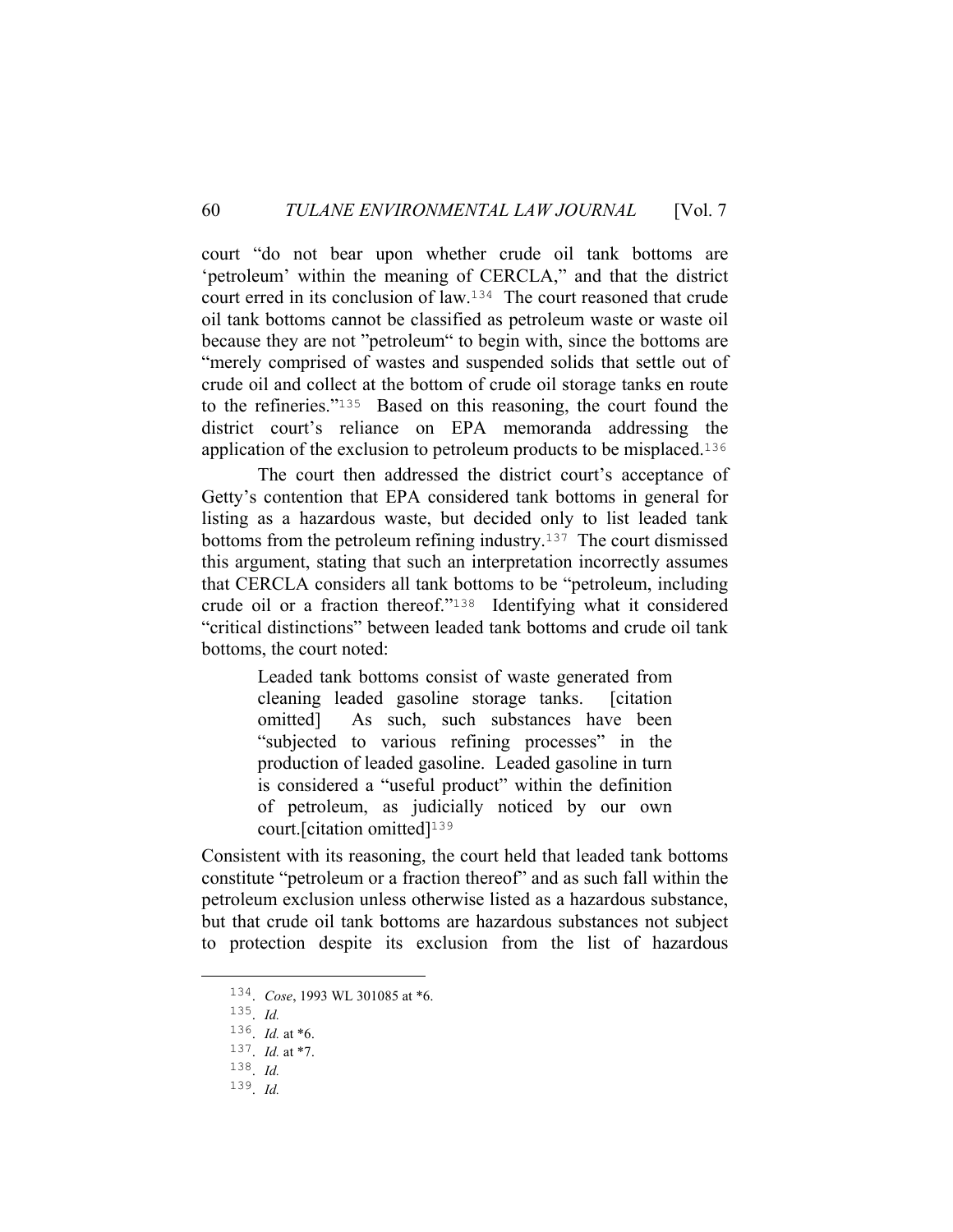substances.<sup>140</sup> Almost as an afterthought, the court dismissed the statement regarding crude oil tank bottoms made during the Senate debate on SARA, deeming it to be "[p]ost-enactment legislative history" entitled to "little if any, weight."<sup>141</sup> The appellate court reversed the district court and found Getty liable for cleanup costs as a matter of law.<sup>142</sup>

 This decision could have a substantial impact on oil producers and will severely limit the scope of the petroleum exclusion if it stands. The Ninth Circuit's judgment is questionable, however, for several reasons. First, the court likely erred when it concluded that "crude oil tank bottoms do not fall within the plain meaning of 'fraction.'"143 The court correctly cited the definition of "fraction" as "one of several portions (as of a distillate or precipitate) *separable* by fractionation and consisting either of mixtures or pure chemical compounds."144 The court failed to note, however, the difference between the words "separable" and "separated," and applied the definition as if the word "separated" had been used.

 "Separable" is defined as "*capable* of being separated or disassociated."145 By contrast, "separated" is the past tense of "separate," which is defined as "to set or keep apart: detach."<sup>146</sup> Thus, the meaning of fraction is altered greatly by substituting the word "separable" in its definition with the plain meaning of "separated."<sup>147</sup>

 Furthermore, the definition of "fraction" includes as an example "precipitate."<sup>148</sup> "Precipitate" is defined as "an insoluble amorphous or crystalline solid that may fall to the bottom . . . and that

145. WEBSTER, *supra* note 144 (emphasis added).

 <sup>140</sup>. *Id.*

<sup>141</sup>. *Id.* at \*8.

<sup>142</sup>. *Id.*

<sup>143</sup>. *Id.* at \*4.

<sup>&</sup>lt;sup>144</sup>. *Id.* (emphasis added); Wilshire Westwood Assoc. v. Atlantic Richfield Corp., 881 F.2d 801, 803 (9th Cir. 1989) (citing WEBSTER'S NEW INTERNATIONAL DICTIONARY (3d ed. 1981)).

<sup>146</sup>. *Id.*

<sup>&</sup>lt;sup>147</sup>. Compare "one of several portions capable of being separated by fractionation" with "one of several portions detached by fractionation." WEBSTER, *supra* note 144.

<sup>148</sup>. WEBSTER*, supra* note 144.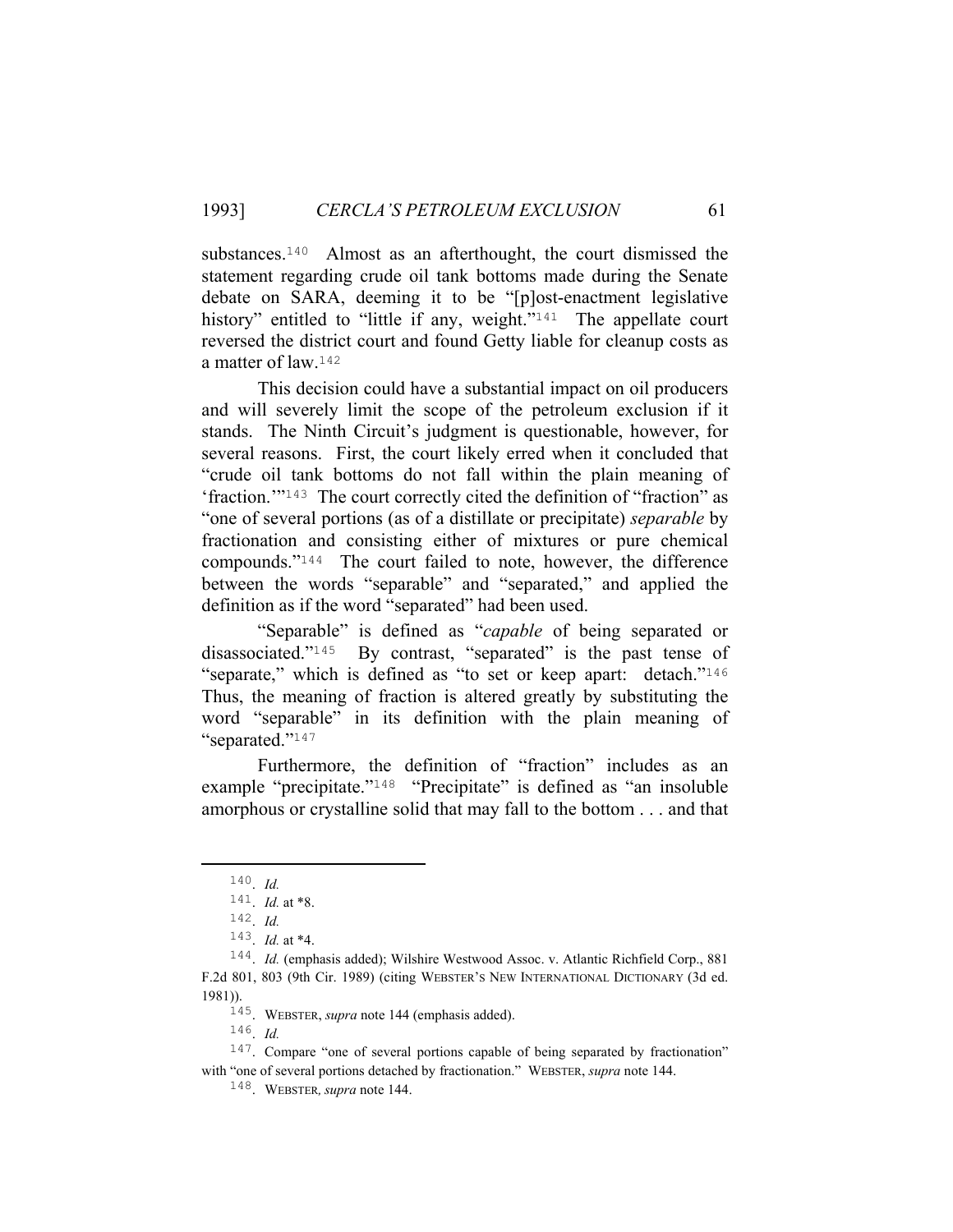can often be separated by filtration."149 The court appears to have erroneously excluded crude oil tank bottoms from the definition of "fraction" by virtue of the fact that the solids settled out of the crude oil solution naturally. Not only do the solids satisfy the definition of "precipitate," but they are also "capable of being separated by fractionation." Indeed, many of the solids that have not separated out of the crude oil naturally before it reaches the refinery are fractionated out during the refining process.

 Second, the court's decision to dismiss the statement regarding crude oil tank bottoms made in the Senate debate is questionable. In *Wilshire Westwood*, the court found it necessary and proper to examine congressional action when Congress was presented with opportunities to amend CERCLA, since the legislative history of the petroleum exclusion was so sparse.150 In fact, the *Westwood* court at one point cites the same statement it dismisses offhandedly in *Cose*, using Congress' failure to alter the exclusion in the 1986 amendments to support post enactment EPA interpretations of the exclusion. The court stated that "[a]lthough postenactment developments cannot be accorded 'the weight of contemporary legislative history, we would be remiss if we ignored these authoritative expressions concerning the scope and purpose of Title IX.'"151 Likewise, Congress also refrained from altering the petroleum exclusion despite a clear indication that it was believed by Congress to encompass crude oil tank bottoms.

 Finally, the court noted in *Wilshire Westwood* that "[t]his court must look beyond the express language of a statute where a literal interpretation 'would thwart the purpose of the over-all statutory scheme or lead to an absurd result.'"152 Arguably, the statutory scheme of the CERCLA petroleum exclusion is thwarted by the court's interpretation. In *Cose*, the court emphasizes that CERCLA focuses on the cleanup of hazardous waste dump sites, and concludes that protecting crude oil tank bottoms from remediation

 <sup>149</sup>. *Id.*

<sup>150</sup>. 881 F.2d at 806.

<sup>151</sup>. *Id.* at 808 (citations omitted).

<sup>152</sup>. *Id.* at 804 (citing Brooks v. Donovan, 699 F.2d 1010, 1011 (9th Cir. 1983)).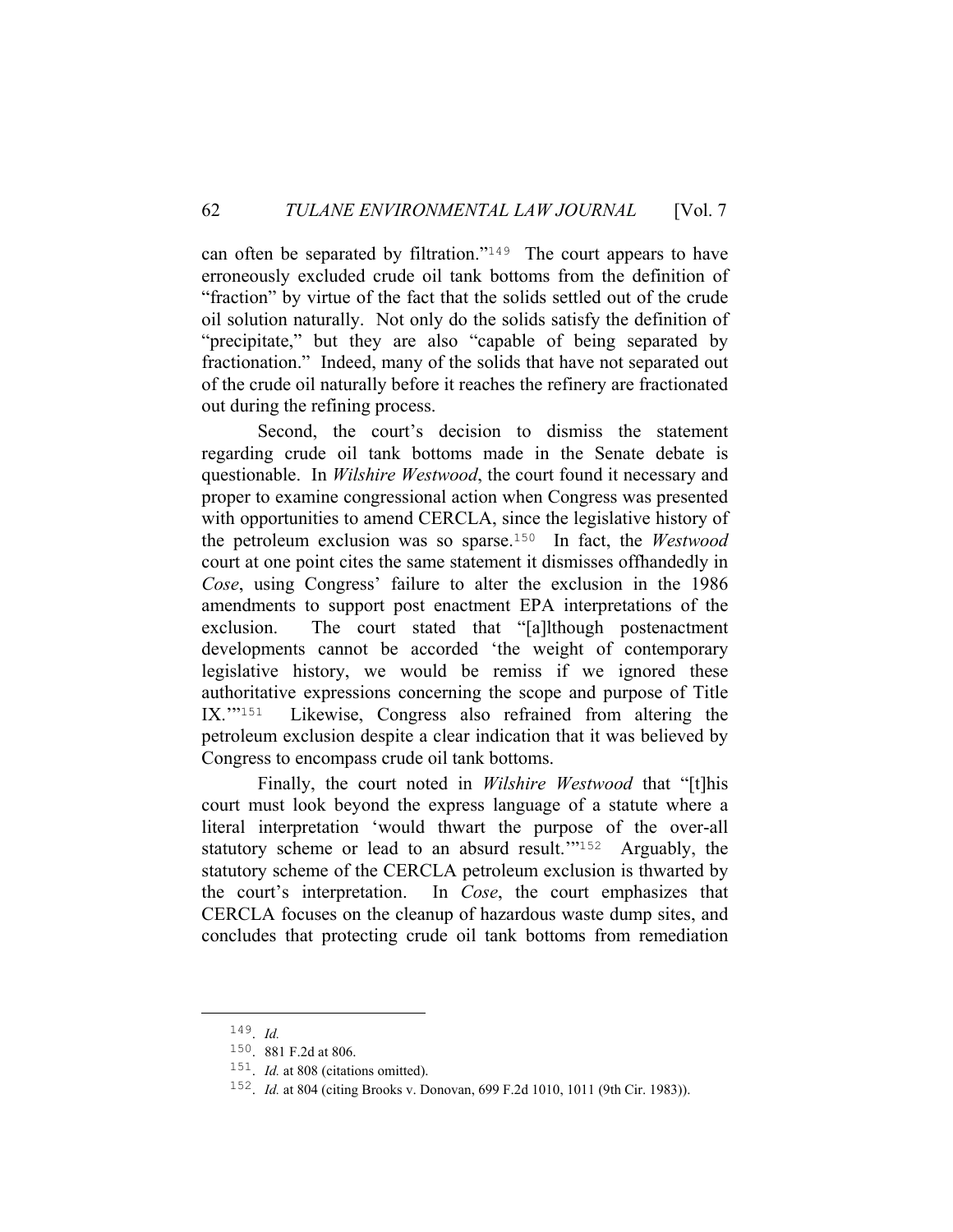under CERCLA is contrary to this focus.153 But the court's reasoning is circular: if failure to regulate crude oil tank bottoms were not contrary to the purpose of CERCLA, it would not need to be excluded.154 The question the court should have asked is whether excluding crude oil tank bottoms would thwart the purpose of the overall scheme of the petroleum exclusion. Additionally, assuming the court's definition of "fraction" as applied is correct, the court's conclusion leads to the absurd conclusion that naturally occurring settlement of sediments should expose a party to CERCLA liability, while purposeful separation of the sediments would not.

III. RCRA'S RELATIONSHIP TO THE CERCLA PETROLEUM **EXCLUSION** 

 RCRA and CERCLA, although they are separate statutory schemes, still share a common goal: coping with the problem of hazardous waste. CERCLA was passed to compensate for the perceived inadequacies of RCRA. RCRA did not effectively address the problem of inactive or abandoned waste sites, unless the sites posed an imminent hazard.155 As stated by the United States Court of Appeals for the Fifth Circuit:

> CERCLA substantially changed the legal machinery used to enforce environmental cleanup efforts and was enacted to fill the gaps left in an earlier statute, the Resource Conservation and Recovery Act of 1976 ("RCRA"). The RCRA left inactive sites largely unmonitored by the EPA unless they posed an imminent hazard. CERCLA addressed this problem "by establishing a means of controlling and financing both governmental and private responses to hazardous

 <sup>153</sup>. Cose v. Getty Oil Co., No. 91-16575, 1993 WL 301085, at \*6 (9th Cir. Aug. 11, 1993).

<sup>154</sup>. For example, refined gasoline contains several hazardous constituents, the spilling or leaking of which is contrary to the focus of CERCLA. However, the petroleum exclusion allows property contaminated by refined gasoline to go unregulated contrary to the purpose of CERCLA, which is the cleanup of hazardous waste sites. If it is the purpose of CERCLA we are examining, rather than that of the exclusion, the gasoline-contaminated property would have to be regulated despite the petroleum exclusion.

<sup>155</sup>. 42 U.S.C. § 6973 (1988).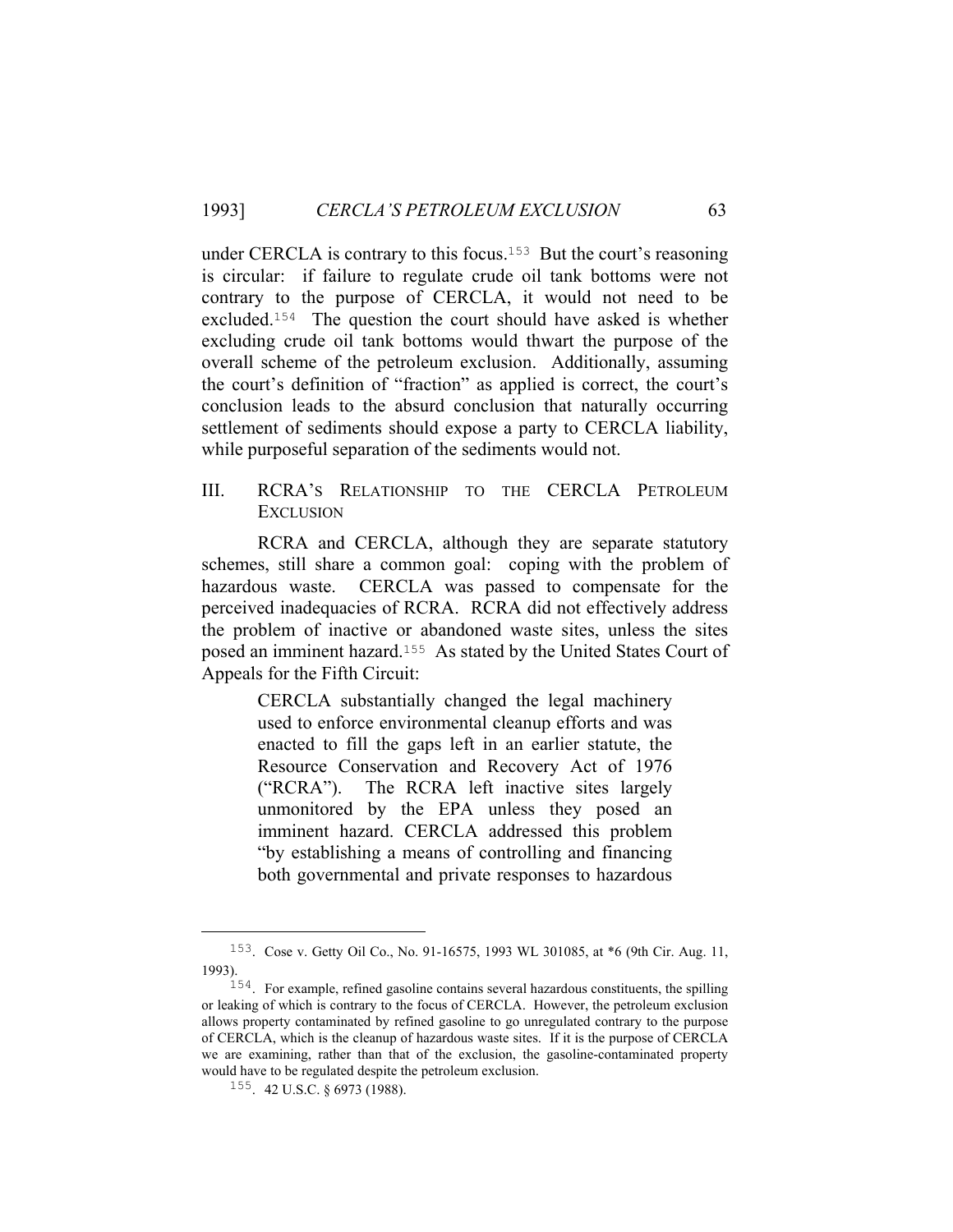releases at abandoned and inactive waste disposal sites."156

Despite Congress' intentions, whether CERCLA adequately filled the gaps is questionable.157 As a result, Congress and EPA attempted to correct some of RCRA's shortcomings in subsequent legislation and administrative actions. Their actions have raised questions about the extent to which this legislation may affect, or even undermine, CERCLA's petroleum exclusion. Specifically, Congress chose to regulate leaking underground storage tanks,158 and EPA instituted new procedures for determining toxicity, the Toxicity Characteristic Leaching Procedures (TCLP).<sup>159</sup>

## *A. Leaking Underground Storage Tanks (LUST)*

 Contamination as a result of leaking underground storage tanks has become an increasing concern in the past decade. EPA estimates that there are 1.4 million underground storage tanks currently in use in the United States.160 Approximately eighty-five percent of these tanks are constructed of steel.161 If these tanks are not replaced within 15-20 years, corrosion of the tanks will result in leakage.162 Concern over tank leakage focused on the possibility of groundwater contamination, since over half the population of the United States relies on groundwater for their primary source of drinking water.163 Some industry experts have suggested that 75,000- 100,000 underground tanks may be leaking.164 Congress' concern

*Id.* (citing United States v. Mottolo, 605 F. Supp. 898, 902, 905 (D.N.H. 1985)).

 <sup>156</sup>. Amoco Oil Co. v. Borden, Inc., 889 F.2d 664, 667 (5th Cir. 1989) (citing Bulk Distrib. Ctrs., Inc. v. Monsanto Co., 589 F. Supp. 1437, 1441 (S.D. Fla. 1984)).

<sup>157</sup>. *Id.* The Fifth Circuit summed up this view stating:

Congress enacted CERCLA in response to well-publicized toxic waste problems. Yet, because the final version was enacted as a "last-minute compromise" between three competing bills, it has "acquired a welldeserved notoriety for vaguely-drafted provisions and an indefinite, if not contradictory, legislative history."

<sup>158</sup>. 42 U.S.C. § 6991 (1988).

<sup>159</sup>. 55 Fed. Reg. 26,986 (June 29, 1990).

<sup>160</sup>. 130 CONG. REC. 3832, 98th Cong., 2d Sess. (1984).

<sup>161</sup>. *Id.*

<sup>162</sup>. *Id.* at 3833.

<sup>163</sup>. *Id.* at 3832.

<sup>164</sup>. *Id.* at 3833.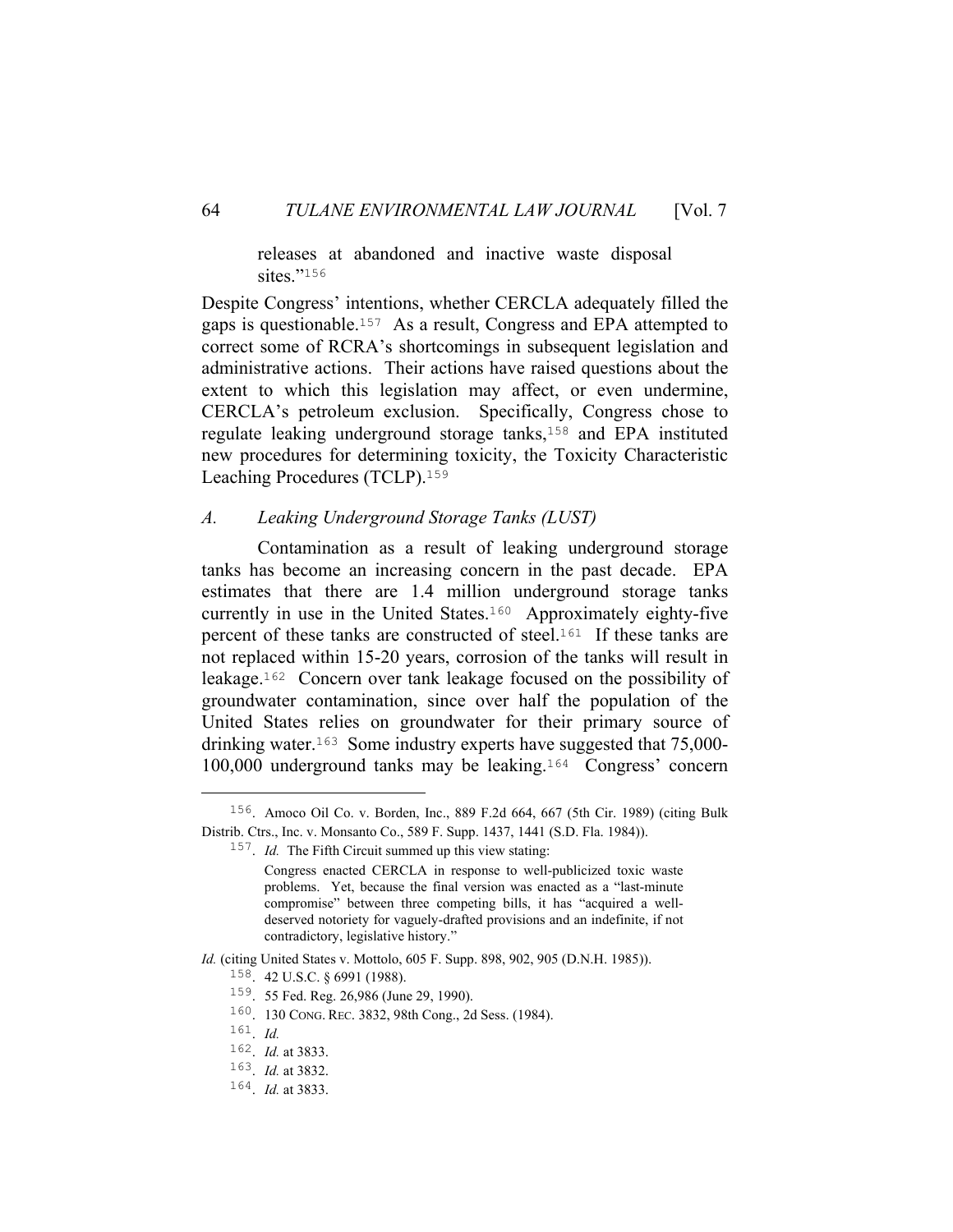with the potential groundwater contamination in part stems from a report presented to the House which noted that benzene and ethylene dibromide, both found in gasoline, are suspected carcinogens, and that other gasoline constituents may cause a "variety of toxic effects."<sup>165</sup> Congress recognized that leaking tanks containing chemicals or hazardous wastes were potentially subject to CERCLA liability, but that EPA response to the large majority of tanks, those containing petroleum products, was precluded by the petroleum exclusion.<sup>166</sup>

 Rather than alter the petroleum exclusion as a result of these findings, Congress enacted a comprehensive program for the regulation of underground storage tanks.<sup>167</sup> This program was a part of the 1984 amendments to RCRA, and it addressed recordkeeping, release detection and reporting, corrective action, and financial responsibility.168 In 1986, SARA added amendments to RCRA requiring state environmental agencies to compile tank inventories and to provide this information to EPA.169 The amendments gave EPA and the state authority to clean up releases from underground storage tanks or to require the owner or operator to take corrective action.170 Finally, SARA established a \$500 million trust fund for the cleanup of such sites.171 EPA has recently adopted a new method for determining whether substances leaking from underground tanks are subject to RCRA corrective actions.<sup>172</sup> While RCRA subtitle I UST regulations do not directly alter CERCLA's petroleum exclusion, this new method, the toxicity characteristic leaching procedure, may undermine the exclusion.<sup>173</sup>

## *B. TCLP and CERCLA: Will the Exclusion be Undermined?*

 One of the criteria that the EPA uses to determine whether a substance is a RCRA hazardous waste is the Toxicity Characteristic

168. *Id.*

 <sup>165</sup>. *Id.*

<sup>166</sup>. *Id.* at 3834.

<sup>167</sup>. 42 U.S.C. §§ 6991-6991(i) (1988). This section is commonly referred to as RCRA Subtitle I.

<sup>169</sup>. *Id.* § 6991a(c).

<sup>170</sup>. *Id.* § 6991b(h).

<sup>171</sup>. 26 U.S.C. § 9508 (1987); 42 U.S.C. § 6991b(h)(1) (1988).

<sup>172</sup>. *See* 42 U.S.C. § 6901 (1988).

<sup>173</sup>. *See id.*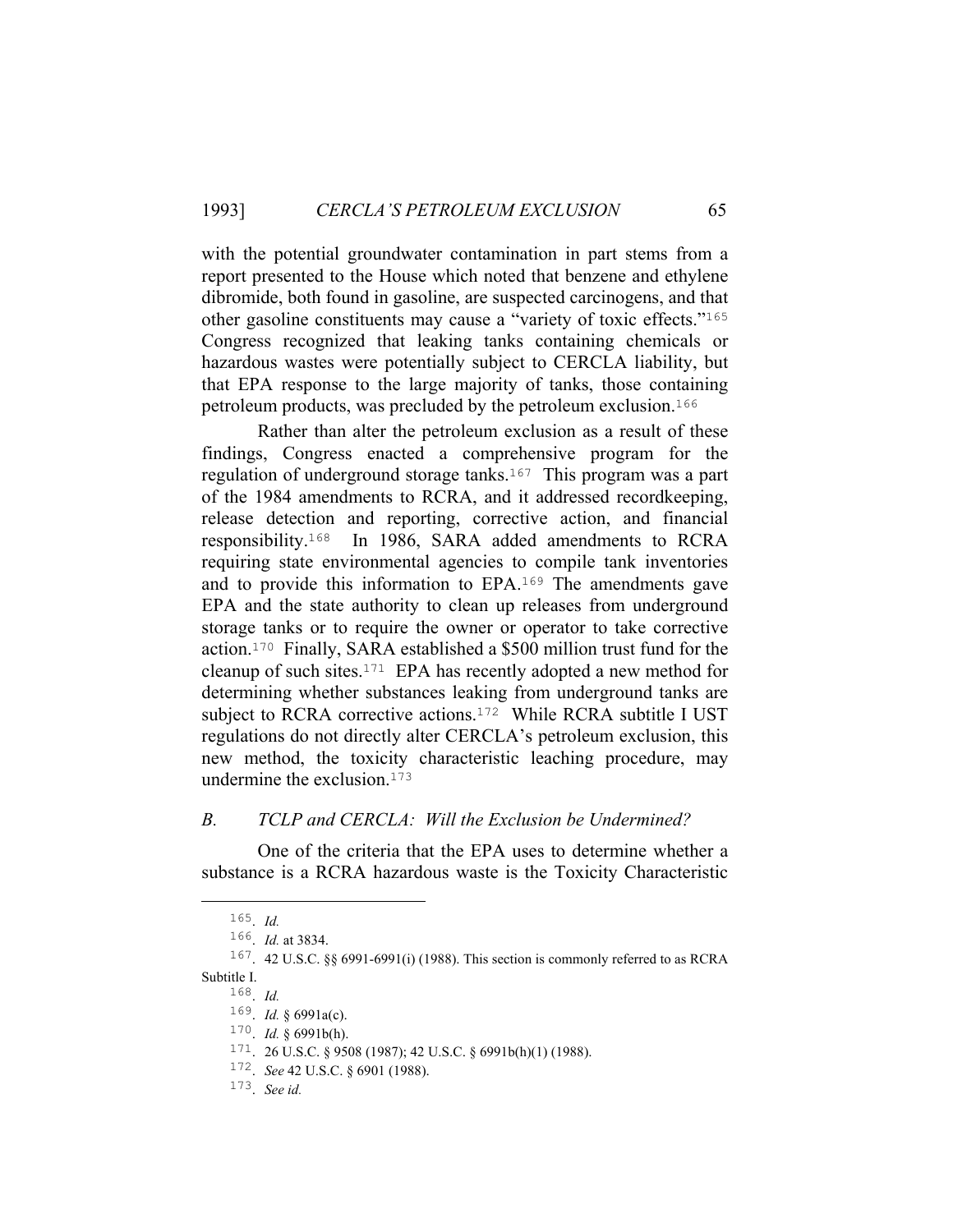Leaching Procedure (TCLP).174 The TCLP method has the potential to make petroleum contaminated soil and debris from leaking underground storage tanks a RCRA hazardous waste.<sup>175</sup>

 The EPA promulgated a rule on March 29, 1990, which revised the toxicity characteristics used to identify wastes which are hazardous and therefore subject to RCRA regulation.<sup>176</sup> Prior to this rule, the EPA used a procedure called the Extraction Procedure (EP).177 The EP defined the toxicity of a waste by measuring the potential for toxic constituents to leach out of a waste not regulated by Subtitle C of RCRA and contaminate ground water.<sup>178</sup> EPA designed this procedure to identify the leaching of such constituents under conditions of improper management. $179$ 

 Congress became concerned that the current system for dealing with hazardous waste did not adequately address some wastes which pose a threat to human health and the environment.<sup>180</sup> Subsequently, Congress directed EPA to promulgate additional characteristics, since the existing characteristics did not identify wastes which were hazardous due to organic constituents occurring at toxic levels.<sup>181</sup>

 The TCLP is a new version of the EP designed to address the leaching of organic compounds more accurately.182 In addition to replacing the EP leach test, the TCLP added twenty-five organic chemicals to the list of toxic constituents and established regulatory levels for these constituents.183 The effect of this rule was to bring additional solid wastes within the rubric of RCRA hazardous waste provisions.184 Industries dealing with petroleum products were particularly concerned with the lower toxicity threshold for benzene

 <sup>174</sup>. 55 Fed. Reg. 11,798 (Mar. 29, 1990).

<sup>175</sup>. 58 Fed. Reg. 8,504 (Feb. 12, 1993).

<sup>176</sup>. 55 Fed. Reg. 11,798 (Mar. 29, 1990).

<sup>177</sup>. *Id.* at 11,800.

<sup>178</sup>. *Id.*

<sup>179</sup>. *Id.*

<sup>180</sup>. *Id.*

<sup>181</sup>. *Id.*

<sup>182</sup>. *Id.* at 11,801.

<sup>183</sup>. 58 Fed. Reg. 8,504 (Feb. 12, 1993).

<sup>184</sup>. *Id.*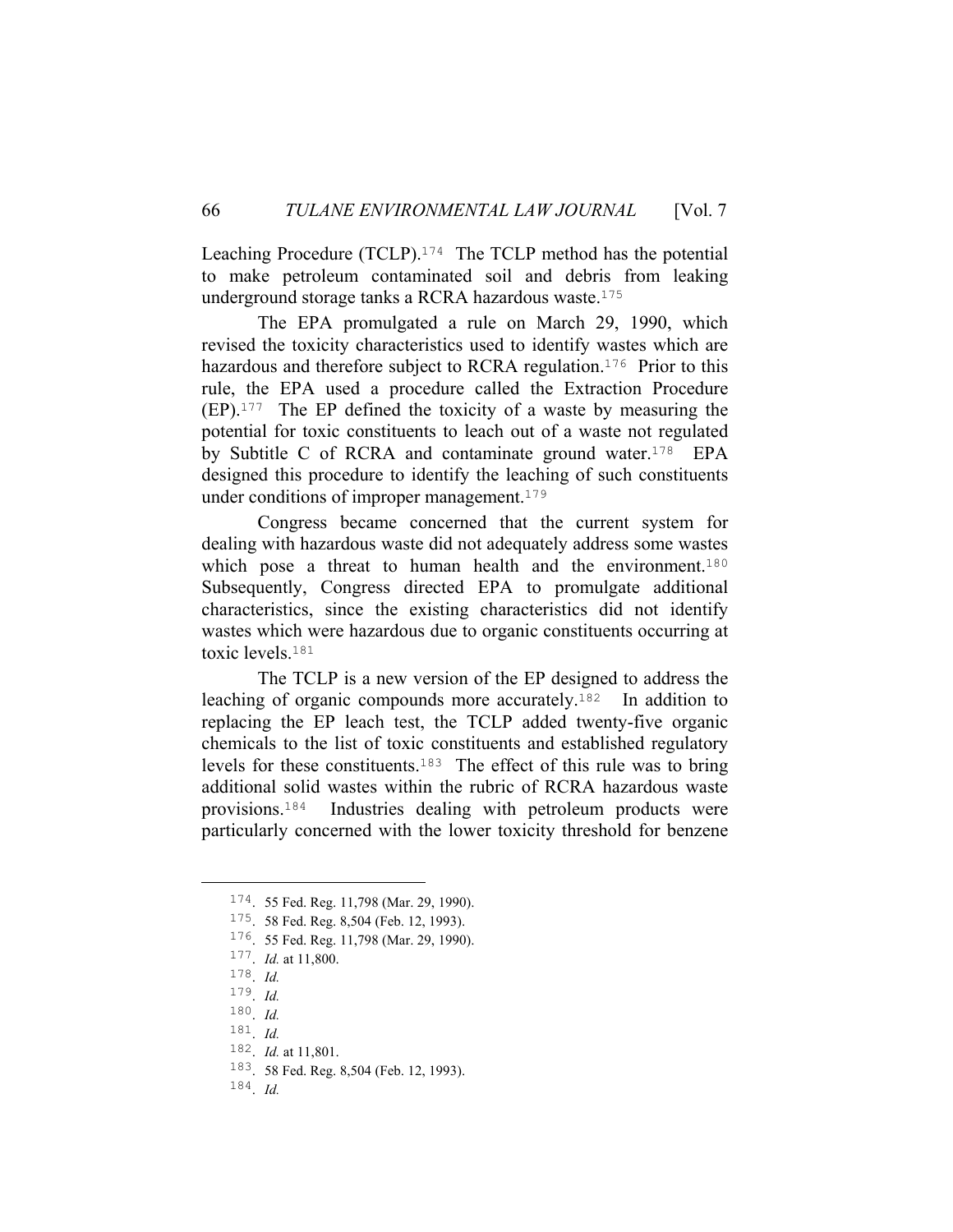in the new rule.185 The rule would characterize leachate containing levels of benzene higher than the designated threshold as a hazardous waste.186 Using the TCLP to classify petroleum-contaminated soil and debris as a RCRA hazardous waste could have a tremendous impact on the petroleum industry and could seriously undermine the CERCLA petroleum exclusion. EPA has, however, attempted to limit the impact of the TCLP on petroleum products.

 In the preamble to the TCLP, EPA addressed the relationship of the TCLP to other regulatory authorities, including CERCLA.<sup>187</sup> EPA recognized that the rule may effect remediations performed under CERCLA, particularly with regard to the CERCLA requirement that remedial actions comply with all applicable or relevant and appropriate requirements (ARARs) of other laws, including RCRA.188 As a result of this requirement, petroleumcontaminated media excluded from CERCLA requirements are potentially subject to expensive RCRA requirements during remediation activities.

 Those who felt they were potentially affected were concerned that the rule would result in an increased number of hazardous waste determinations during CERCLA remediations, which would create Superfund sites attributable to petroleum and petrochemical wastes that exceed TCLP levels.189 The EPA dismissed this concern, stating:

> While it is clear that CERCLA remediations must comply with federal and state ARARs, the TC is not used by CERCLA to determine whether or not to undertake a clean-up action. Rather, the TC will apply to decisions concerning the management of solid wastes (e.g., soil and debris generated during cleanup activities).<sup>190</sup>

 EPA chose to further limit the applicability of TCLP to petroleum-contaminated media in the TC and subsequent rules. In the

 <sup>185</sup>. 55 Fed Reg. 11,855.

<sup>186</sup>. *Id.*

<sup>187</sup>. *Id.* at 11,837.

<sup>188</sup>. *Id.*

<sup>189</sup>. *Id.*

<sup>190</sup>. *Id.*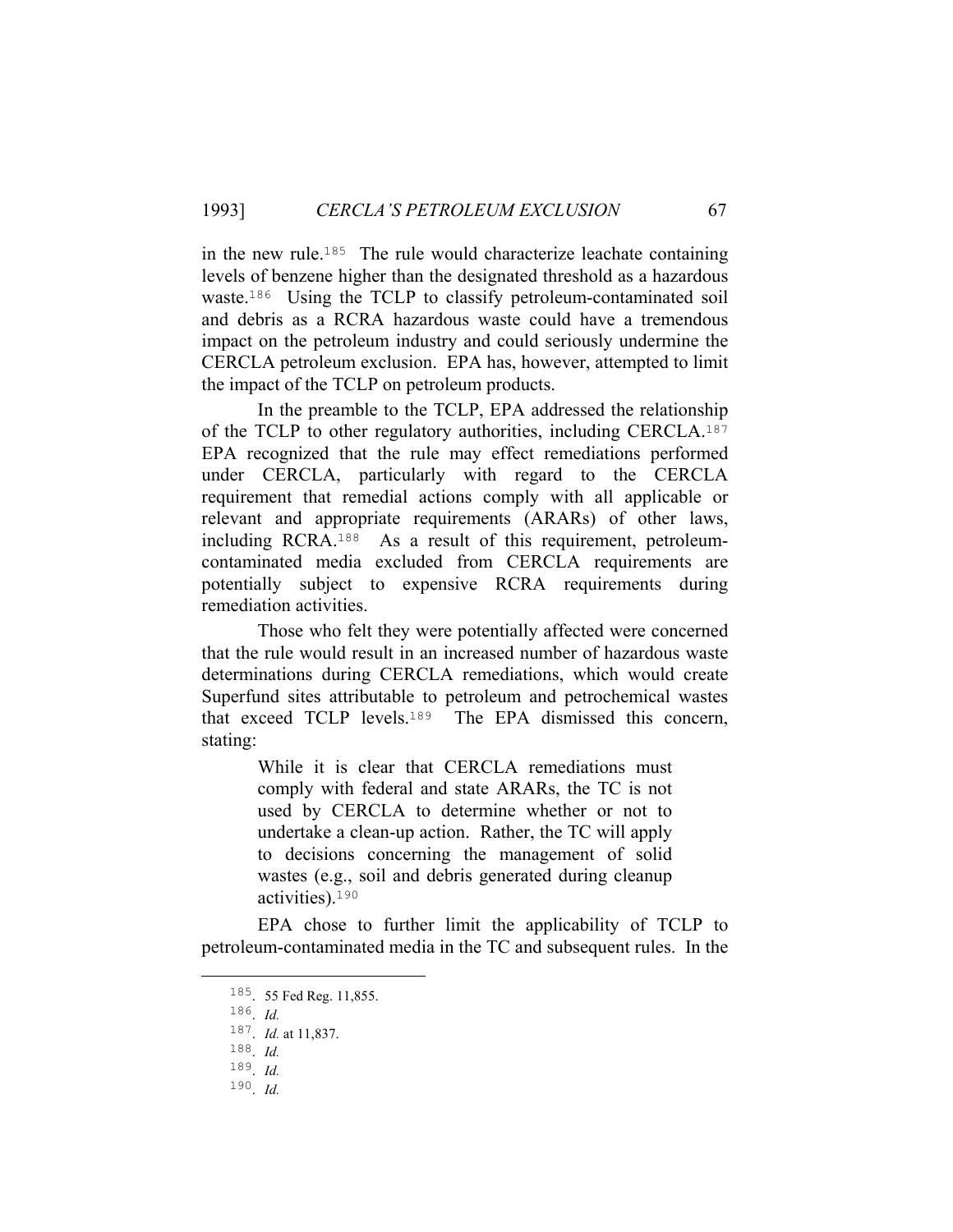TCLP, the EPA temporarily deferred applicability of the TC rule to media and debris contaminated by petroleum from underground storage tanks subject to the corrective action of subtitle I of RCRA.<sup>191</sup> The rule limited the deferral to the twenty-five newly-listed chemicals under the TC.192 The EPA later decided that making the deferral permanent was warranted.

 In a proposed exemption from RCRA testing requirements for media contaminated by leaking underground storage tanks, EPA noted that the potential impact of the TC on materials generated from UST cleanups was not apparent until the late stages of the promulgation of the TC rule.193 As a result, the Agency had little information on the amount of contaminated media that would be considered hazardous waste as a result of the rule.194 Addressing the information currently available, the EPA found that

> the impact of applying subtitle C to [underground storage tank (UST)] cleanups might be severe in terms of the administrative feasibility of both subtitle C and subtitle I programs. A preliminary assessment indicated that the number of UST cleanup sites and the amount of media and debris at each site that would exhibit the toxicity characteristic could be extremely high, with EPA expecting hundreds of thousands of UST releases to be identified in the next few years. The agency believed that subjecting all, or even a portion, of these sites to subtitle C requirements could overwhelm the hazardous waste permitting program and the capacity of existing hazardous waste treatment, storage, and disposal facilities.

193. *Id.*

194. *Id.*

 <sup>191</sup>. *Id.* at 11,862. The rule stated:

<sup>§ 261.4</sup> Exclusions . . .

<sup>(</sup>b)(10) Petroleum-contaminated media and debris that fail the test for the Toxicity Characteristic of § 261.24 and are subject to the corrective action regulations under part 280 of this chapter.

<sup>40</sup> C.F.R. § 261.4(b)(10).

<sup>192</sup>. 58 Fed. Reg. 8,504. These twenty-five substances are listed in Hazardous Waste Codes D018 through D043. This list includes benzene.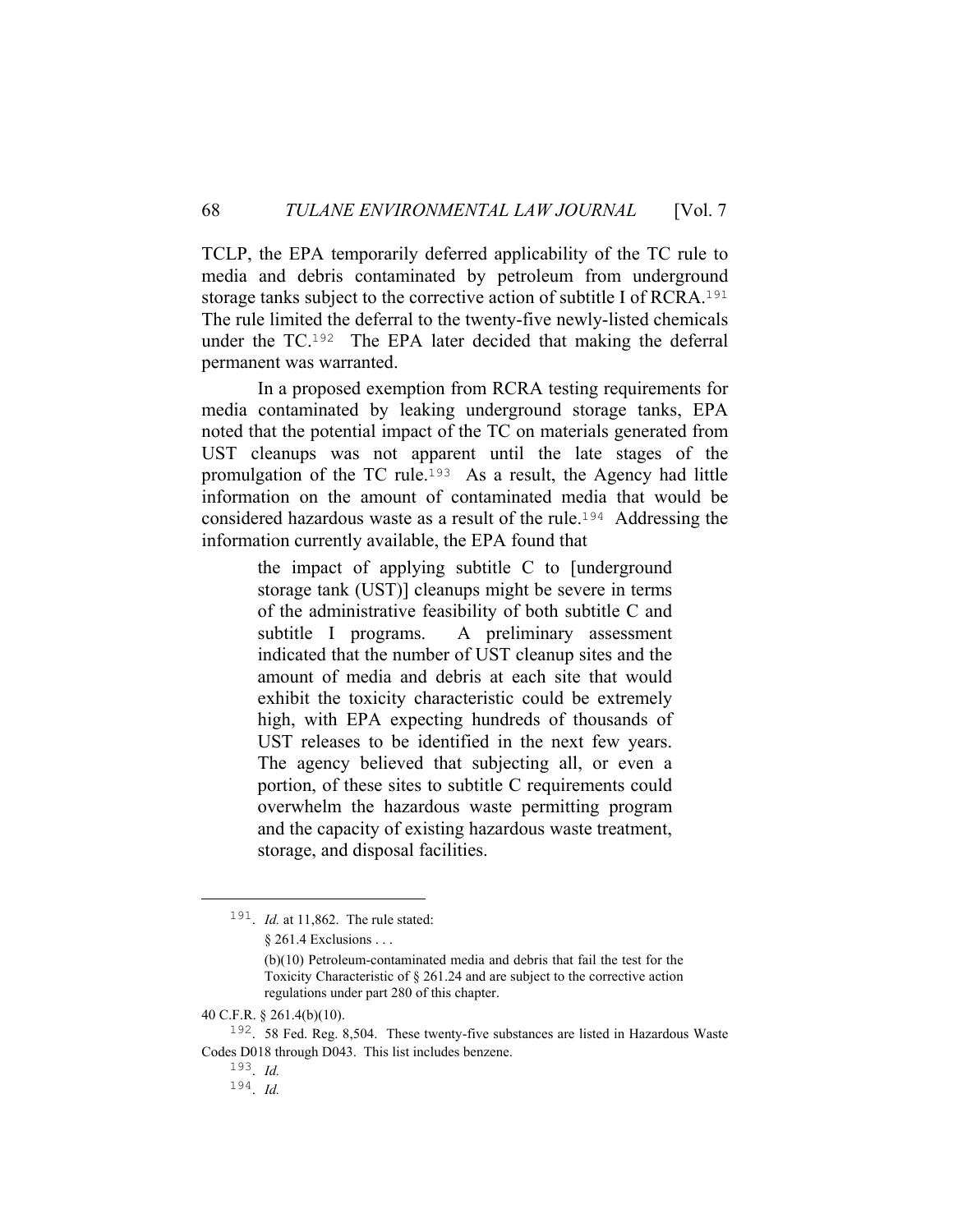In addition, EPA believed that imposition of the requirements could delay UST cleanups significantly, require an enormous new commitment of Federal and State resources, and undermine the state and local focus of the UST program.<sup>195</sup>

 EPA's proposed action would permanently exempt contaminated media and debris subject to subtitle I of RCRA generated from petroleum UST corrective actions from portions of the TC rule.196 "Contaminated media" encompasses naturally-occurring materials that have been contaminated by releases from petroleum underground storage tanks.<sup>197</sup> In essence, the proposed rule would make permanent the temporary deferral found in the TC rule. The EPA has justified the proposed rule on the grounds that such a rule is necessary to save money, reduce administrative burdens, and speed the cleanup of leaking tanks.198 Application of the TC rule to petroleum-contaminated soil would require either the excavation and incineration of the contaminated soil, removal of the soil to a hazardous waste landfill, or on-site treatment in compliance with strict hazardous waste rules, resulting in a great increase in expense.<sup>199</sup>

 EPA has additionally proposed to apply the three year suspension now in effect for petroleum-contaminated media from USTs to media contaminated by petroleum from other sources.<sup>200</sup> EPA has suggested a 10,000 gallon limit on the exemption, but critics of the plan have opposed the ceiling on the basis of the difficulty of accurately assessing the amount of a petroleum release.<sup>201</sup>

 Although the TCLP potentially threatens to undermine CERCLA's petroleum exclusion, so far EPA has limited RCRA's

200. 23 ENV'T. REP. (BNA) 2817 (Feb. 19, 1993).

 <sup>195</sup>. *Id.*

<sup>196</sup>. *Id.* at 8,505.

<sup>197</sup>. *Id.*

<sup>198</sup>. *Cost Savings, State Concerns Support Exempting Soil Polluted By Leaking Tanks*, 23 ENV'T. REP. (BNA) 2711 (Feb. 19, 1993).

<sup>199</sup>. *Id.* at 2712. "The cost of treatment would increase from \$55 per cubic yard of contaminated soil to as much as \$1,060 . . . . The total annual cost nationwide could be as much as \$4 billion during each of the first five years after the exemption from the TC rule was lifted." *Id.*

<sup>201</sup>. *Id.*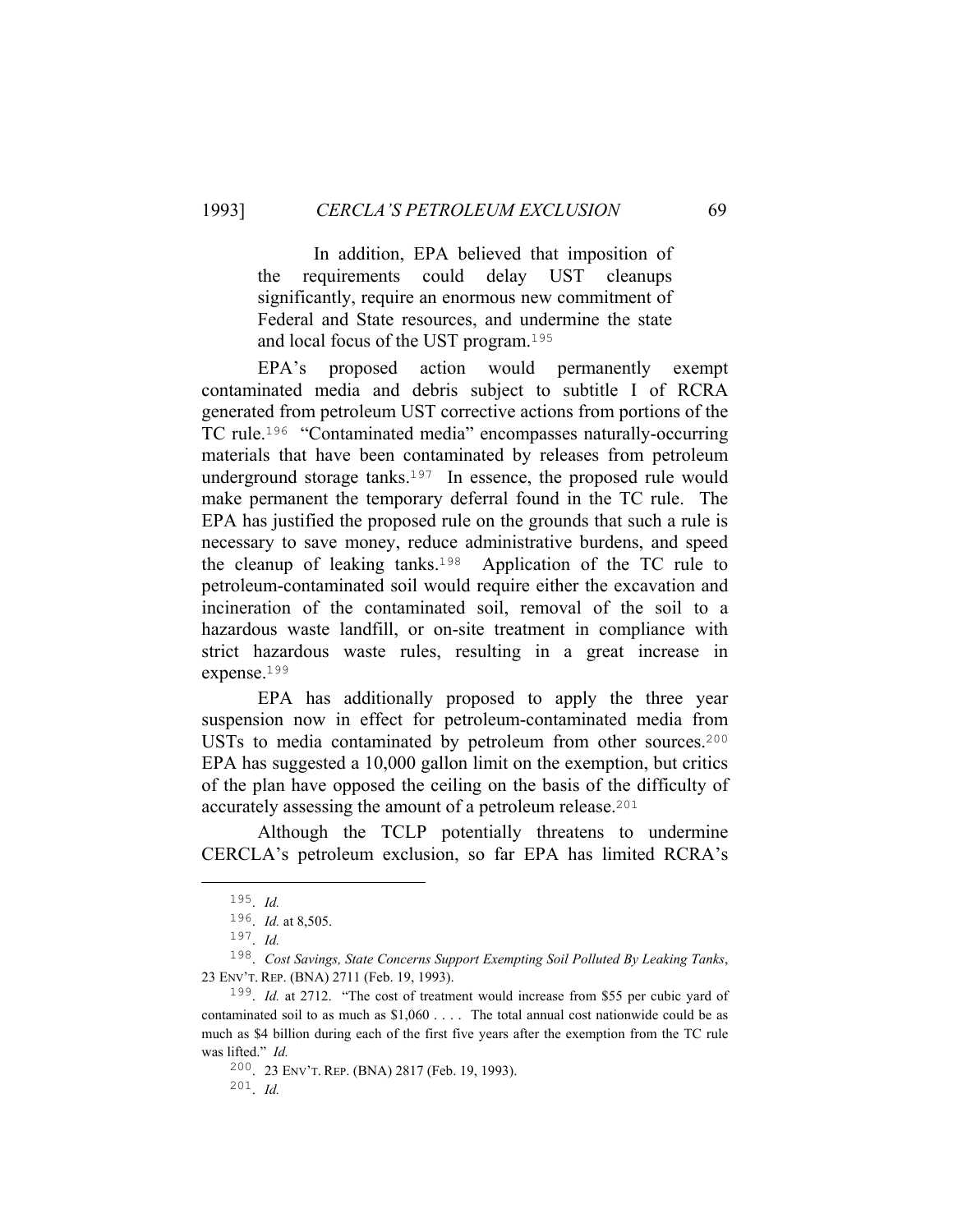infringement on the exclusion to subtitle I requirements on LUST. If EPA fails in its attempt to extend the TC deferral, however, CERCLA's petroleum exclusion could be seriously undermined, since the petroleum contaminated media could be classified as a RCRA hazardous waste by this procedure. While the petroleum exclusion would still function to exempt contaminated property from CERCLA liability, subjecting the property to RCRA subtitle C requirements would hamper efforts to develop or alienate the property.

## *C. The 1990 Clean Air Act Amendments: Clearing the Air at the Expense of the Petroleum Exclusion?*

 In 1990, Congress considered and passed amendments to the Clean Air Act (Amendments). The Amendments listed 189 hazardous air pollutants (HAPs), including benzene.<sup>202</sup> This listing of benzene as a HAP raised new questions regarding the CAA's effect on the scope of the petroleum exclusion. The CERCLA definition of hazardous substances includes ". . . any hazardous air pollutant listed under section 112 of the Clean Air Act . . . ."203 Had Congress intended to remove the benzene fraction of gasoline from CERCLA's petroleum exclusion? The answer, apparently, is that Congress had no such intent.

 As briefly mentioned previously,204 the tension between the Amendments and the petroleum exclusion was addressed in *Southern Pacific Transportation Co. v. CALTRANS*, in which the court concluded that the Amendments did nothing to alter the petroleum exclusion.205 Citing *Wilshire Westwood*, the court rejected the plaintiff's contention that the Amendments' designation of benzene as a HAP subjected gasoline to CERCLA remediation as a result of its containing a listed hazardous substance.206 The court noted that at the time the *Wilshire Westwood* court determined that hazardous constituents of petroleum are included in the exclusion, benzene was

 <sup>202</sup>. 42 U.S.C. § 7412(b)(1) (1988).

<sup>203</sup>. *Id.* § 9601(14)(E).

<sup>204</sup>. *See* discussion, *supra*, at section IIC.

<sup>205</sup>. 790 F. Supp. 983, 985 (C.D. Cal. 1991).

<sup>206</sup>. *Id.* (citing Wilshire Westwood Assoc. v. Atlantic Richfield Corp., 881 F.2d 801 (9th Cir. 1989).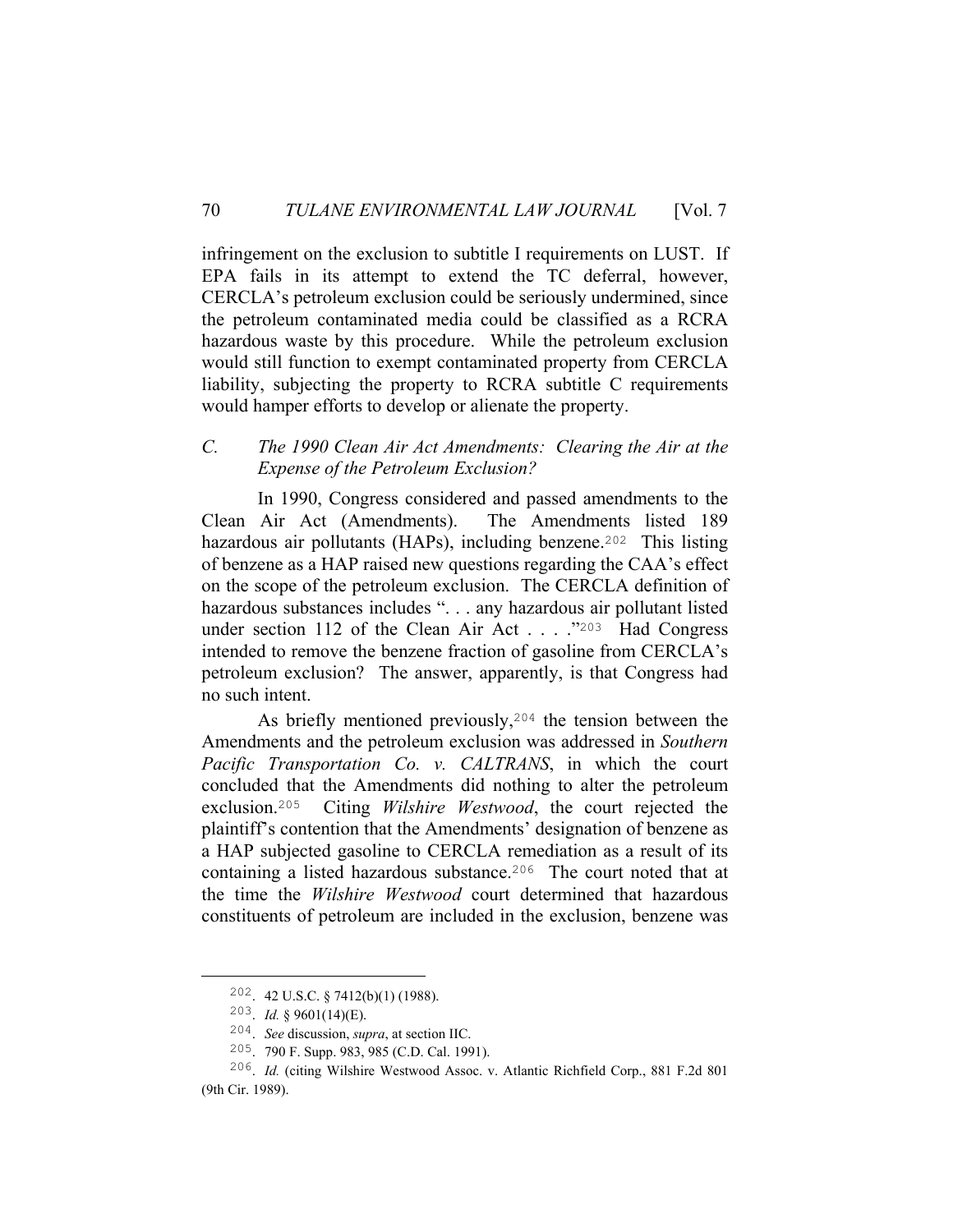already listed as a hazardous substance.207 The court also noted that "there is nothing in the legislative history of the Clean Air Act Amendments of 1990 to indicate that Congress intended any change whatsoever in the scope of the petroleum exclusion . . . . . "208 The EPA came to a similar conclusion in its Clean Air Act Enforcement Authority Guidance document.<sup>209</sup>

 In the guidance document, the EPA addressed the relationship between the CAA and five other environmental statutes, including CERCLA.210 EPA noted that, while the focus of the provisions of all six statutes addressed is the abatement, removal, mitigation, or remediation of hazardous or endangering environmental conditions, there are "important differences in definitional coverage *or exclusions* which should be considered."<sup>211</sup> Additionally, the EPA noted that the provisions of the different statutes cover different substances and different media.212 The document specifically addresses CERCLA § 106 provisions, incorporating by reference the hazardous substances addressed by the CAA, RCRA, CWA, and TSCA.213 EPA specifically recognized that "the universe of substances regulated under the CAA . . . may well cover substances that are excluded from regulation under CERCLA."214 Although the CAA regulates some substances excluded from CERCLA regulation, such regulation will not be at the expense of the petroleum exclusion, and it is apparent that in no event will the Amendments operate to subject a source to CERCLA regulation when it would otherwise be exempted by the petroleum exclusion. The two statutes address the protection of distinct media sources, and neither purports to interfere with the operation of the other. The Amendments may affect the petroleum exclusion in a manner that does not constitute a clash between the statutes; that is, the amendments may reduce the production of substances subject to the exclusion.

 <sup>207</sup>. *Id.* Benzene has been listed as a hazardous air pollutant since June 8, 1977.

<sup>208</sup>. *Id.* at n.2.

<sup>209</sup>. 56 Fed. Reg. 24,393 (May 30, 1991).

<sup>210</sup>. *Id.* at 24,395.

<sup>211</sup>. *Id.* at 24,397.

<sup>212</sup>. *Id.* at 24,398.

<sup>213</sup>. *Id.* at 24,395.

<sup>214</sup>. *Id.* at 24,398.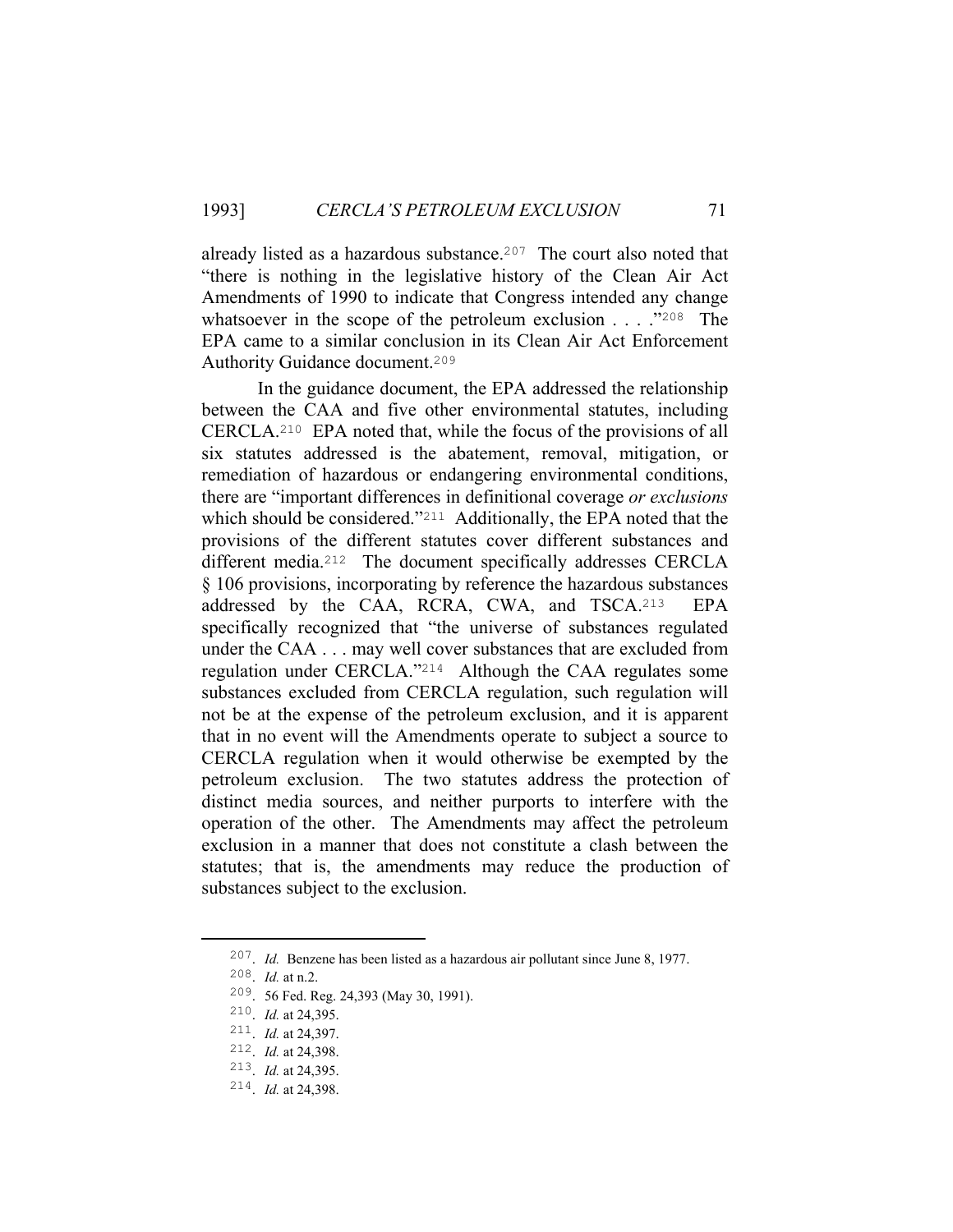Title II of the Amendments of 1990 substantially tightens mobile source emission standards, in part by emphasizing a change in fuel composition as a means to control mobile source pollution.<sup>215</sup> These provisions for new and reformulated fuels apply only to certain ozone non-attainment areas, but the targeted areas contain a large percentage of the population of the United States.216 The requirements will directly affect the amount of hazardous constituents, particularly lead and benzene, which translates into a reduction in the amount of these constituents protected by the petroleum exclusion.

 For example, after January 1, 1995, gasoline may no longer contain lead or lead additives.217 Additionally, clean fuel emission standards provide for alternative clean fuels which will not present the same disposal concerns of contemporary petroleum products.<sup>218</sup>

 Perhaps most importantly, the requirements for reformulated fuel drastically lower the amount of benzene allowable in gasoline.<sup>219</sup> Currently, gasoline specifications limit benzene content to five percent by volume.220 The Amendments require benzene content to be limited to one percent by volume, and heavy metals, including lead and manganese, are prohibited.<sup>221</sup>

 While the Clean Air Act Amendments do not directly infringe upon CERCLA's petroleum exclusion, they have the potential to limit the amount of substances to which the exclusion applies. Once the substances listed by the CAA are removed from petroleum products, the substances may be subject to regulation under CERCLA. These substances would otherwise be subject to the petroleum exclusion as a component of petroleum.

## IV. CONCLUSION

 <sup>215</sup>. MOYER AND FRANCIS, CLEAN AIR ACT HANDBOOK: A PRACTICAL GUIDE TO COMPLIANCE 2-1 (2d ed. 1992).

<sup>216</sup>. *Id.*

<sup>217</sup>. *Id.* at 2-17.

<sup>218</sup>. *Id.* at 2-18. The clean fuel alternatives may include methanol, ethanol, or other alchohols, reformulated gasoline, natural gas, liquified petroleum gas and hydrogen or electricity.

<sup>219</sup>. *Id.* at 2-12.

<sup>220</sup>. *Id.* 221. *Id.*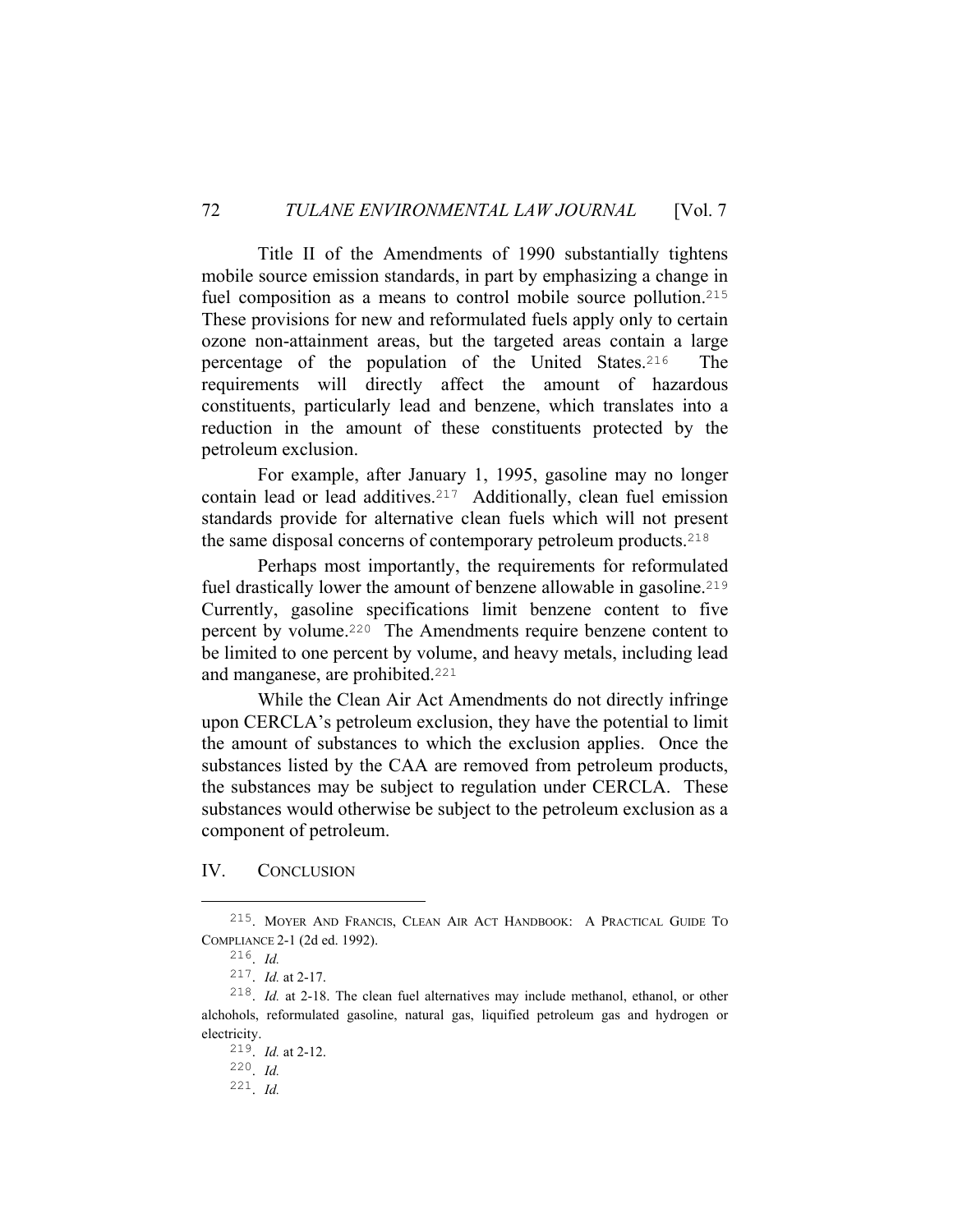With the exception of the limited infringement of the LUST requirements and the questionable decision by the Ninth Circuit to remove crude oil tank bottoms from the petroleum exclusion's protection, CERCLA's petroleum exclusion has survived unmolested. EPA interpretations and court decisions have provided useful guidance when handling petroleum contamination issues, but each such situation must be evaluated individually since past interpretations have not provided a system for blanket application of the exclusion.

 EPA has consistently given a liberal interpretation to the petroleum exclusion, finding it to apply to all petroleum products that have not been contaminated with hazardous constituents after leaving the refinery and that do not contain hazardous constituent levels exceeding those naturally occurring in petroleum. With the exception of the Ninth Circuit's decision in *Cose*, the courts have likewise applied the petroleum exclusion liberally, and have further extended the exclusion to apply to gasoline containing lead additives. Although the exclusion is currently construed liberally, the future of the exclusion is unclear.

 On February 18, 1993, President Clinton attacked the federal Superfund program, recommending "big changes in the environmental Superfund program . . . to make polluters pay more and the taxpayers pay less."222 The administration has not released details of how it plans to change the program, but the recent decision in *Environmental Defense Fund v. City of Chicago*223 may make any attempt to change the application of the exclusion through EPA interpretation more difficult.

 In *EDF v. City of Chicago*, the United States Court of Appeals for the Seventh Circuit determined that ash generated by municipal waste was not included in RCRA's municipal waste exemption.<sup>224</sup> The Supreme Court granted certiorari in the case and vacated and remanded the case back to the Seventh Circuit in light of an EPA memorandum declaring such waste ash to be exempt.225 The

 <sup>222</sup>. 23 Env't. Rep. (BNA) 2829-30 (Feb. 26, 1993).

<sup>223</sup>. 985 F.2d 303 (7th Cir. 1993).

<sup>224</sup>. *Id.* at 304.

<sup>&</sup>lt;sup>225</sup>. City of Chicago v. Environmental Defense Fund, \_\_ U.S. \_\_, 113 S. Ct. 2992 (1993).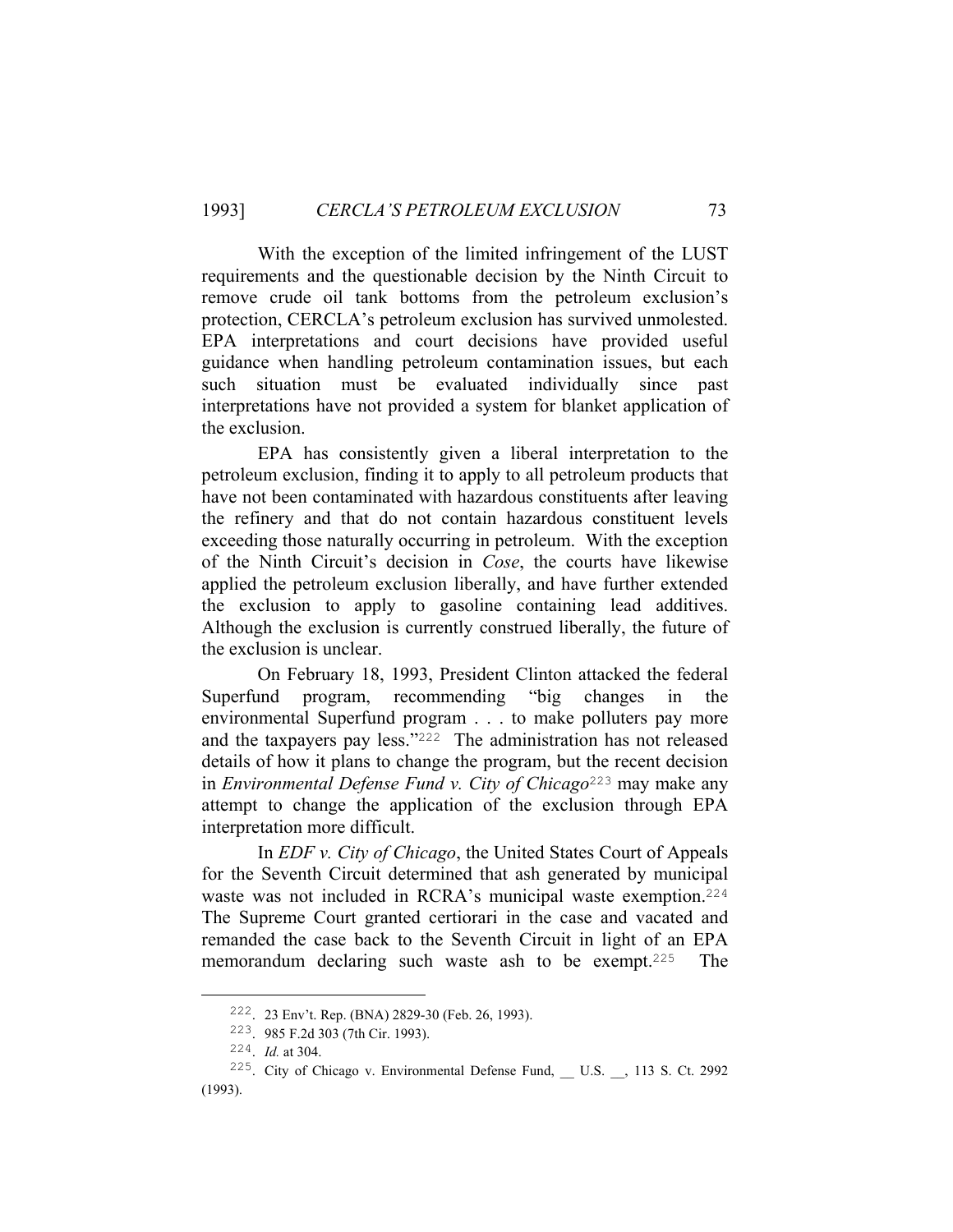memorandum reversed the agency's prior official position that the ash was not exempt.<sup>226</sup> The Seventh Circuit upheld its previous ruling on remand, holding that:

> The agency's change of position and Administrator Reilly's memorandum explaining it do not persuade us that our analysis of the RCRA was in error. As we explained in the original opinion, the EPA has changed its view so often that it is no longer entitled to the deference accorded an agency's interpretation of the statute it administers. [citation omitted] This additional change of position does not alter that conclusion.<sup>227</sup>

 Similarly, any change in the previously consistent EPA interpretations of the scope of the petroleum exclusion is likely to be skeptically greeted by the court. As discussed, *supra*, the Ninth Circuit in *Wilshire Westwood* deferred to agency interpretations regarding the petroleum exclusion in large part because the interpretations had been consistent.228 Therefore, it is unlikely that the Clinton EPA could substantially impact the petroleum exclusion through administrative interpretation. Rather, any substantial change in the petroleum exclusion must be accomplished legislatively. Until such time, the petroleum exclusion will continue to be applied liberally, with deference given to EPA interpretations which continue to be consistent with past interpretations.

 In a perfect world, there would be no hazardous substances, and therefore no pollution from hazardous substances. In an almost perfect world, there would be unlimited funds for the cleanup of such pollution. Unfortunately, we live in neither. The products we demand as consumers come with a price: we have created hazardous waste sites and have limited dollars to clean up what we have created.

 One particular theme that has pervaded the congressional debate regarding the proposed oil spill provisions, CERCLA, RCRA, and LUST, is the funding of site cleanup. While some may argue that the petroleum exclusion is fundamentally wrong and that no

 <sup>226</sup>. EDF v. City of Chicago, 985 F.2d at 304.

<sup>227</sup>. *Id.*

<sup>228</sup>. *See supra* text accompanying note 76.